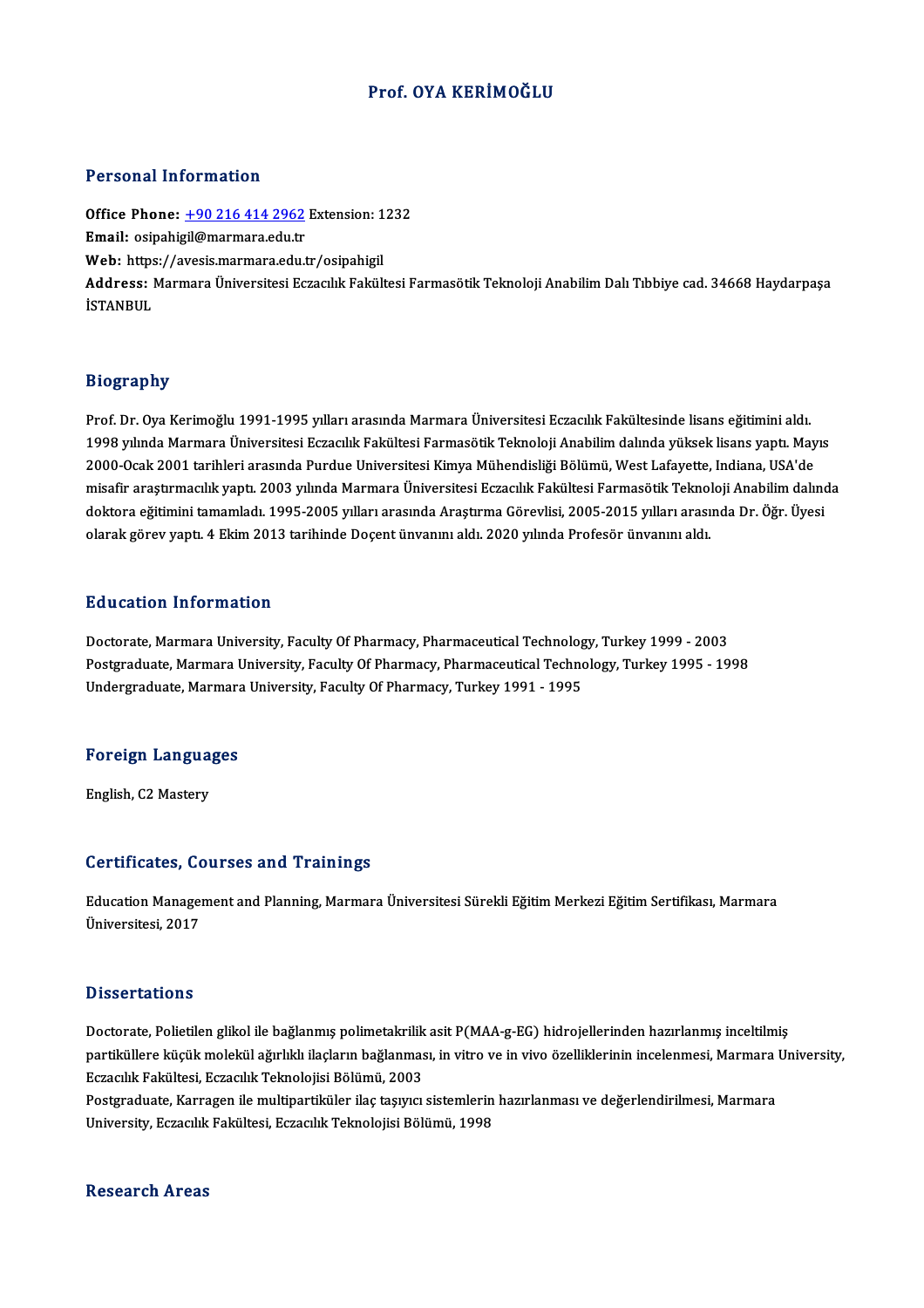#### Academic Titles / Tasks

Professor, Marmara University, Faculty Of Pharmacy, Pharmaceutical Technology, 2020 - Continues AssociateMicroforcettery Professor, Faculty Of Pharmacy, Pharmaceutical Technology, 2020 - Continues<br>Associate Professor, Marmara University, Faculty Of Pharmacy, Pharmaceutical Technology, 2013 - 2020<br>Assistant Professor, Professor, Marmara University, Faculty Of Pharmacy, Pharmaceutical Technology, 2020 - Continues<br>Associate Professor, Marmara University, Faculty Of Pharmacy, Pharmaceutical Technology, 2013 - 2020<br>Assistant Professor, Marm Associate Professor, Marmara University, Faculty Of Pharmacy, Pharmaceutical Technology, 2013 - 2020<br>Assistant Professor, Marmara University, Faculty Of Pharmacy, Pharmaceutical Technology, 2005 - 2013<br>Research Assistant, Research Assistant, Marmara University, Faculty Of Pharmacy, Pharmaceutical Technology, 1995 - 2005<br>Academic and Administrative Experience

Head of Department, Marmara University, Faculty of Pharmacy, Pharmaceutical Technology, 2016 - 2018

#### Courses

Courses<br>Preformülasyon Uygulama Örnekleri, Doctorate, 2020 - 2021<br>Farmaşötik Teknoloji 3 lab. Undergraduata, 2019 - 2019 SSA1999<br>Preformülasyon Uygulama Örnekleri, Doctorate, 2020 - 2<br>Farmasötik Teknoloji 3 lab, Undergraduate, 2018 - 2019<br>Kontrollü Selum Sistemlerinde Gelismeler - Postareduate Preformülasyon Uygulama Örnekleri, Doctorate, 2020 - 2021<br>Farmasötik Teknoloji 3 lab, Undergraduate, 2018 - 2019<br>Kontrollü Salım Sistemlerinde Gelişmeler , Postgraduate, 2018 - 2019<br>Farmasötik Teknoloji 3 Undergraduate, 20 Farmasötik Teknoloji 3 lab, Undergraduate, 2018 - 20<br>Kontrollü Salım Sistemlerinde Gelişmeler , Postgradua<br>Farmasötik Teknoloji 3, Undergraduate, 2018 - 2019<br>Farmasötik Teknoloji 1, Undergraduate, 2019 - 2019 Kontrollü Salım Sistemlerinde Gelişmeler , Postgraduat<br>Farmasötik Teknoloji 3, Undergraduate, 2018 - 2019<br>Farmasötik Teknoloji 1, Undergraduate, 2018 - 2019<br>Bilimsel Youn Horulama, Bostgraduate, 2019 - 2019 Farmasötik Teknoloji 3, Undergraduate, 2018 - 2019<br>Farmasötik Teknoloji 1, Undergraduate, 2018 - 2019<br>Bilimsel Yayın Hazırlama, Postgraduate, 2018 - 2019<br>Literatür Tarama, Postgraduate, 2018 - 2019 Farmasötik Teknoloji 1, Undergraduate, 2018<br>Bilimsel Yayın Hazırlama, Postgraduate, 2018<br>Literatür Tarama, Postgraduate, 2018 - 2019<br>Bivofarmasi, Undergraduate, 2018 - 2019 Bilimsel Yayın Hazırlama, Postgraduate, 20<br>Literatür Tarama, Postgraduate, 2018 - 20<br>Biyofarmasi, Undergraduate, 2018 - 2019<br>Farmasötik Taknalaji II lab. Undergraduat Literatür Tarama, Postgraduate, 2018 - 2019<br>Biyofarmasi, Undergraduate, 2018 - 2019<br>Farmasötik Teknoloji II lab., Undergraduate, 2018 - 2019<br>Firikaal Farmasi, Undergraduate, 2019 - 2019 Biyofarmasi, Undergraduate, 2018 - 2019<br>Farmasötik Teknoloji II lab., Undergraduate, 20<br>Fiziksel Farmasi, Undergraduate, 2018 - 2019<br>Kontrallii Selim Sistemleri, Bestanaduate, 2019 Farmasötik Teknoloji II lab., Undergraduate, 2018 - 20<br>Fiziksel Farmasi, Undergraduate, 2018 - 2019<br>Kontrollü Salım Sistemleri, Postgraduate, 2018 - 2019 Kontrollü Salım Sistemleri, Postgraduate, 2018 - 2019<br>Advising Theses

Kerimoğlu O., Verapamil hidroklorür içeren oral yoldan dağılan filmlerin hazırlanması ve değerlendirilmesi, Postgraduate,Y.GÖKAY(Student),2020 Kerimoğlu O., Verapamil hidroklorür içeren oral yoldan dağılan filmlerin hazırlanması ve değerlendirilmesi,<br>Postgraduate, Y.GÖKAY(Student), 2020<br>KERİMOĞLU O., Vasküler endotelyal büyüme faktörü yüklü polikaprolakton nanopa

Postgraduate, Y.GÖKAY(Student), 2020<br>KERİMOĞLU O., Vasküler endotelyal büyüme faktörü yüklü polikaprolakton nanopar<br>karakterizasyonu ve ın vitro salım çalışmaları, Postgraduate, S.ÖZER(Student), 2018<br>KERİMOĞLU O. Bolymoris KERİMOĞLU O., Vasküler endotelyal büyüme faktörü yüklü polikaprolakton nanopartiküllerinin hazırlanması,<br>karakterizasyonu ve ın vitro salım çalışmaları, Postgraduate, S.ÖZER(Student), 2018<br>KERİMOĞLU O., Polymeric microneed

karakterizasyonu ve ın vitro salım çalışmaları, Postgraduate, S.ÖZER(Student), 2018<br>KERİMOĞLU O., Polymeric microneedle arrays for transdermal drug delivery, Doctorate, Y.KEMAL(Student), 2012<br>KERİMOĞLU O., Vasküler Endotel KERİMOĞLU O., Polymeric microneedle arrays for transdermal drug delivery, Doctorate, Y.KEMAL(Student), 2012<br>KERİMOĞLU O., Vasküler Endotelyal Büyüme Faktörü yüklü poli(Laktik-Ko-Glikolik Asit) mikrokürelerinin in vitro<br>viv KERİMOĞLU O., Vasküler Endotelyal Büyüme Faktörü yüklü poli(Laktik-Ko-Glikolik Asit) mikrokürelerinin in vit<br>vivo değerlendirilmesi, Doctorate, E.ALARÇİN(Student), 2011<br>KERİMOĞLU O., Matriks tipindeki transdermal terapötik

Postgraduate, E.KESKİN(Student), 2009

#### **Jury Memberships**

Jury Memberships<br>Post Graduate, Post Graduate, Marmara Üniversitesi, July, 2019<br>Post Craduate, Post Craduate, Marmara Üniversitesi, May, 2019 Post Graduate, Post Graduate, Marmara Üniversitesi, May, 2019<br>Doctorate, Doctorate, Marmara Üniversitesi, February, 2019 Post Graduate, Post Graduate, Marmara Üniversitesi, July, 201<br>Post Graduate, Post Graduate, Marmara Üniversitesi, May, 20<br>Doctorate, Doctorate, Marmara Üniversitesi, February, 2019<br>Post Craduate, Post Craduate, Marmara Üni Post Graduate, Post Graduate, Marmara Üniversitesi, May, 2019<br>Doctorate, Doctorate, Marmara Üniversitesi, February, 2019<br>Post Graduate, Post Graduate, Marmara Üniversitesi, October, 2018<br>Post Craduate, Post Craduate, İstan Doctorate, Doctorate, Marmara Üniversitesi, February, 2019<br>Post Graduate, Post Graduate, Marmara Üniversitesi, October, 2<br>Post Graduate, Post Graduate, İstanbul Üniversitesi, July, 2018<br>Post Craduate, Post Craduate, İstanb Post Graduate, Post Graduate, İstanbul Üniversitesi, July, 2018<br>Post Graduate, Post Graduate, İstanbul Üniversitesi, July, 2018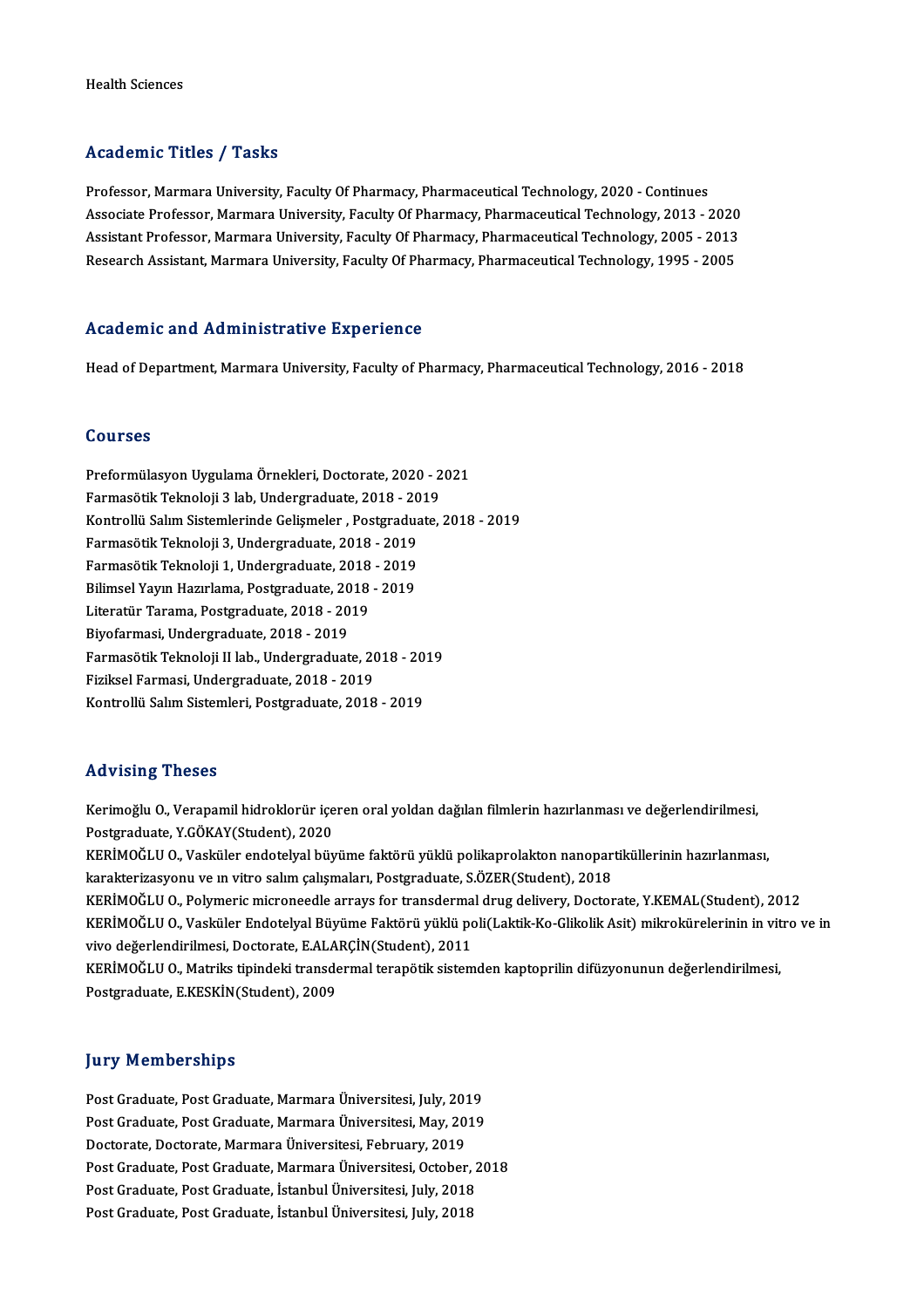Doctorate, Doctorate, Marmara Üniversitesi, May, 2018 Post Graduate, Post Graduate, İstanbul Üniversitesi, January, 2018 Doctorate, Doctorate, Marmara Üniversitesi, May, 2018<br>Post Graduate, Post Graduate, İstanbul Üniversitesi, January, 2018<br>Academic Staff Examination, Academic Staff Examination, Marmara Üniversitesi, December, 2017<br>Pesterat Post Graduate, Post Graduate, İstanbul Üniversitesi, Jai<br>Academic Staff Examination, Academic Staff Examination<br>Doctorate, Doctorate, İstanbul Üniversitesi, July, 2017<br>Post Craduate, Bost Craduate, Marmara Üniversitesi, J Academic Staff Examination, Academic Staff Examination, Marma<br>Doctorate, Doctorate, İstanbul Üniversitesi, July, 2017<br>Post Graduate, Post Graduate, Marmara Üniversitesi, July, 2017<br>Postorate, Dostorate, İstanbul Üniversite Doctorate, Doctorate, İstanbul Üniversitesi, July, 2017<br>Post Graduate, Post Graduate, Marmara Üniversitesi, July, 2017<br>Doctorate, Doctorate, İstanbul Üniversitesi, June, 2017 Post Graduate, Post Graduate, Marmara Üniversitesi, July, 2017<br>Doctorate, Doctorate, İstanbul Üniversitesi, June, 2017<br>Post Graduate, Post Graduate, Marmara Üniversitesi, June, 2017<br>Postorate, Dostorate, İstanbul Üniversit Doctorate, Doctorate, İstanbul Üniversitesi, June, 2017<br>Post Graduate, Post Graduate, Marmara Üniversitesi, Ju<br>Doctorate, Doctorate, İstanbul Üniversitesi, May, 2017<br>Postorate, Dostorate, İstanbul Üniversitesi, April, 2017 Post Graduate, Post Graduate, Marmara Üniversitesi, Jul<br>Doctorate, Doctorate, İstanbul Üniversitesi, May, 2017<br>Doctorate, Doctorate, İstanbul Üniversitesi, April, 2017<br>Doctorate, Doctorate, İstanbul Üniversitesi, Marsh, 20 Doctorate, Doctorate, İstanbul Üniversitesi, May, 2017<br>Doctorate, Doctorate, İstanbul Üniversitesi, April, 2017<br>Doctorate, Doctorate, İstanbul Üniversitesi, March, 2017 Doctorate, Doctorate, İstanbul Üniversitesi, April, 2017<br>Doctorate, Doctorate, İstanbul Üniversitesi, March, 2017<br>Appointment Academic Staff, Appointment Academic Staff, Sivas Cumhuriyet Üniversitesi, January, 2017<br>Appoint Doctorate, Doctorate, İstanbul Üniversitesi, March, 2017<br>Appointment Academic Staff, Appointment Academic Staff, Sivas Cumhuriyet Üniversitesi, Janu<br>Appointment Academic Staff, Appointment Academic Staff, İstinye Üniversit Appointment Academic Staff, Appointment Academic Staff, Sivas Cumhuriyet Üniversitesi, January, 2017<br>Appointment Academic Staff, Appointment Academic Staff, İstinye Üniversitesi, January, 2017<br>Academic Staff Examination, A Appointment Academic Staff, Appointment Academic Staff, İstinye Üniversitesi, January, 2017<br>Academic Staff Examination, Academic Staff Examination, Marmara Üniversitesi, December, 2016<br>Doctorate, Doctorate, İstanbul Üniver Academic Staff Examination, Academic Staff Examination, Mar<br>Doctorate, Doctorate, İstanbul Üniversitesi, November, 2016<br>Doctorate, Doctorate, İstanbul Üniversitesi, November, 2016<br>Post Craduate, Post Craduate, Marmare Üniv Doctorate, Doctorate, İstanbul Üniversitesi, November, 2016<br>Doctorate, Doctorate, İstanbul Üniversitesi, November, 2016<br>Post Graduate, Post Graduate, Marmara Üniversitesi, June, 2016<br>Doctoral Examination, Doctoral Examinat Doctorate, Doctorate, İstanbul Üniversitesi, November, 2016<br>Post Graduate, Post Graduate, Marmara Üniversitesi, June, 2016<br>Doctoral Examination, Doctoral Examination, İstanbul Üniversitesi, June, 2016<br>Postorate, Dostorate, Post Graduate, Post Graduate, Marmara Üniversitesi, Jui<br>Doctoral Examination, Doctoral Examination, İstanbul Ü<br>Doctorate, Doctorate, İstanbul Üniversitesi, April, 2016<br>Doctorate, Doctorate, İstanbul Üniversitesi, April, 20 Doctoral Examination, Doctoral Examination, İstanbul Ü<br>Doctorate, Doctorate, İstanbul Üniversitesi, April, 2016<br>Doctorate, Doctorate, İstanbul Üniversitesi, April, 2016<br>Doctoral Examination, Doctoral Examination, İstanbul Doctorate, Doctorate, İstanbul Üniversitesi, April, 2016<br>Doctorate, Doctorate, İstanbul Üniversitesi, April, 2016<br>Doctoral Examination, Doctoral Examination, İstanbul Üniversitesi, March, 2016 Doctorate, Doctorate, İstanbul Üniversitesi, April, 2016<br>Doctoral Examination, Doctoral Examination, İstanbul Üniversitesi, March, 2016<br>Appointment Academic Staff, Appointment Academic Staff, Marmara Üniversitesi, January, Doctoral Examination, Doctoral Examination, İstanbul Üniversitesi, March, 2016<br>Appointment Academic Staff, Appointment Academic Staff, Marmara Üniversitesi, Jan<br>Doctoral Examination, Doctoral Examination, İstanbul Üniversi Appointment Academic Staff, Appointment Academic St<br>Doctoral Examination, Doctoral Examination, İstanbul İ<br>Doctorate, Doctorate, İstanbul Üniversitesi, June, 2015<br>Doctoral Examination, Doctoral Examination, İstanbul İ Doctoral Examination, Doctoral Examination, İstanbul Üniversitesi, December,<br>Doctorate, Doctorate, İstanbul Üniversitesi, June, 2015<br>Doctoral Examination, Doctoral Examination, İstanbul Üniversitesi, May, 2015<br>Doctoral Exa Doctorate, Doctorate, İstanbul Üniversitesi, June, 2015<br>Doctoral Examination, Doctoral Examination, İstanbul Üniversitesi, May, 2015<br>Doctoral Examination, Doctoral Examination, İstanbul Üniversitesi, March, 2015<br>Post Cradu Doctoral Examination, Doctoral Examination, İstanbul Üniversitesi, M<br>Doctoral Examination, Doctoral Examination, İstanbul Üniversitesi, M<br>Post Graduate, Post Graduate, İstanbul Üniversitesi, February, 2015<br>Post Craduate, P Doctoral Examination, Doctoral Examination, İstanbul Üniversitesi, March, 2015<br>Post Graduate, Post Graduate, İstanbul Üniversitesi, February, 2015<br>Post Graduate, Post Graduate, İstanbul Üniversitesi, February, 2015 Appointment Academic Staff, Appointment Academic Staff, Marmara Üniversitesi, January, 2015 Post Graduate, Post Graduate, İstanbul Üniversitesi, February, 2015<br>Appointment Academic Staff, Appointment Academic Staff, Marmara Üniversitesi, J<br>Doctoral Examination, Doctoral Examination, İstanbul Üniversitesi, October Appointment Academic Staff, Appointment Academic Staff, Marmara Üniversite<br>Doctoral Examination, Doctoral Examination, İstanbul Üniversitesi, October, 20<br>Doctoral Examination, Doctoral Examination, İstanbul Üniversitesi, J Doctoral Examination, Doctoral Examination, İstanbul Üniversitesi, October, 20<br>Doctoral Examination, Doctoral Examination, İstanbul Üniversitesi, July, 2014<br>Doctoral Examination, Doctoral Examination, İstanbul Üniversitesi Doctoral Examination, Doctoral Examination, İstanbul Üniversitesi, July, 2014<br>Doctoral Examination, Doctoral Examination, İstanbul Üniversitesi, April, 2014<br>Doctoral Examination, Doctoral Examination, İstanbul Üniversitesi Doctoral Examination, Doctoral Examination, İstanbul Üniversitesi, April, 2014<br>Doctoral Examination, Doctoral Examination, İstanbul Üniversitesi, March, 2014<br>Doctoral Examination, Doctoral Examination, İstanbul Üniversites Doctoral Examination, Doctoral Examination, İstanbul Üniversitesi, March, 2014<br>Doctoral Examination, Doctoral Examination, İstanbul Üniversitesi, March, 2014<br>Doctoral Examination, Doctoral Examination, İstanbul Üniversites Doctoral Examination, Doctoral Examination, İstanbul Üniversitesi, March, 2014<br>Doctoral Examination, Doctoral Examination, İstanbul Üniversitesi, March, 2014<br>Doctoral Examination, Doctoral Examination, İstanbul Üniversites Doctoral Examination, Doctoral Examination, İstanbul Üniversitesi, March, 2014<br>Doctoral Examination, Doctoral Examination, İstanbul Üniversitesi, March, 2014<br>Doctoral Examination, Doctoral Examination, İstanbul Üniversites Doctoral Examination, Doctoral Examination, İstanbul Üniversitesi, March, 2014<br>Doctoral Examination, Doctoral Examination, İstanbul Üniversitesi, March, 2014<br>Doctoral Examination, Doctoral Examination, İstanbul Üniversites Doctoral Examination, Doctoral Examination, İstanbul Üniversitesi, N<br>Doctoral Examination, Doctoral Examination, İstanbul Üniversitesi, F<br>Post Graduate, Post Graduate, Marmara Üniversitesi, January, 2014<br>Doctoral Examinati Doctoral Examination, Doctoral Examination, İstanbul Üniversitesi, February, 2014<br>Post Graduate, Post Graduate, Marmara Üniversitesi, January, 2014<br>Doctoral Examination, Doctoral Examination, İstanbul Üniversitesi, July, 2 Post Graduate, Post Graduate, Marmara Üniversitesi, January, 2014<br>Doctoral Examination, Doctoral Examination, İstanbul Üniversitesi, July, 2013<br>Doctoral Examination, Doctoral Examination, İstanbul Üniversitesi, July, 2013<br> Doctoral Examination, Doctoral Examination, İstanbul Üniversitesi, July, 2013<br>Doctoral Examination, Doctoral Examination, İstanbul Üniversitesi, July, 2013<br>Doctoral Examination, Doctoral Examination, İstanbul Üniversitesi, Doctoral Examination, Doctoral Examination, İstanbul Üniversitesi, July, 2013<br>Doctoral Examination, Doctoral Examination, İstanbul Üniversitesi, July, 2013<br>Doctoral Examination, Doctoral Examination, İstanbul Üniversitesi,

# Doctoral Examination, Doctoral Examination, İstanbul Üniversitesi, July, 2013<br>Articles Published in Journals That Entered SCI, SSCI and AHCI Indexes

rticles Published in Journals That Entered SCI, SSCI and AHCI Indexes<br>I. Development and characterization of oxaceprol-loaded poly-lactide-co-glycolide nanoparticles for<br>the treatment of estacenthritic the treatment and characterizat.<br>the treatment of osteoarthritis.<br>Alargin E. Dominha c. C. Karoli Conni Development and characterization of oxaceprol-loaded poly-la<br>the treatment of osteoarthritis.<br>Alarçin E., Demirbağ Ç., Karsli-Ceppioglu S., Kerimoğlu O., Bal-Ozturk A.<br>Drug development ressarsh vol 81 no 4 np 501 510 2020

the treatment of osteoarthritis.<br>Alarçin E., Demirbağ Ç., Karsli-Ceppioglu S., Kerimoğlu O., Bal-Ozturk A.<br>Drug development research, vol.81, no.4, pp.501-510, 2020 (Journal Indexed in SCI Expanded)<br>Tengeted mesenghumal st Alarçin E., Demirbağ Ç., Karsli-Ceppioglu S., Kerimoğlu O., Bal-Ozturk A.<br>Drug development research, vol.81, no.4, pp.501-510, 2020 (Journal Indexed in SCI Expanded)<br>II. Targeted mesenchymal stem cell and vascular endo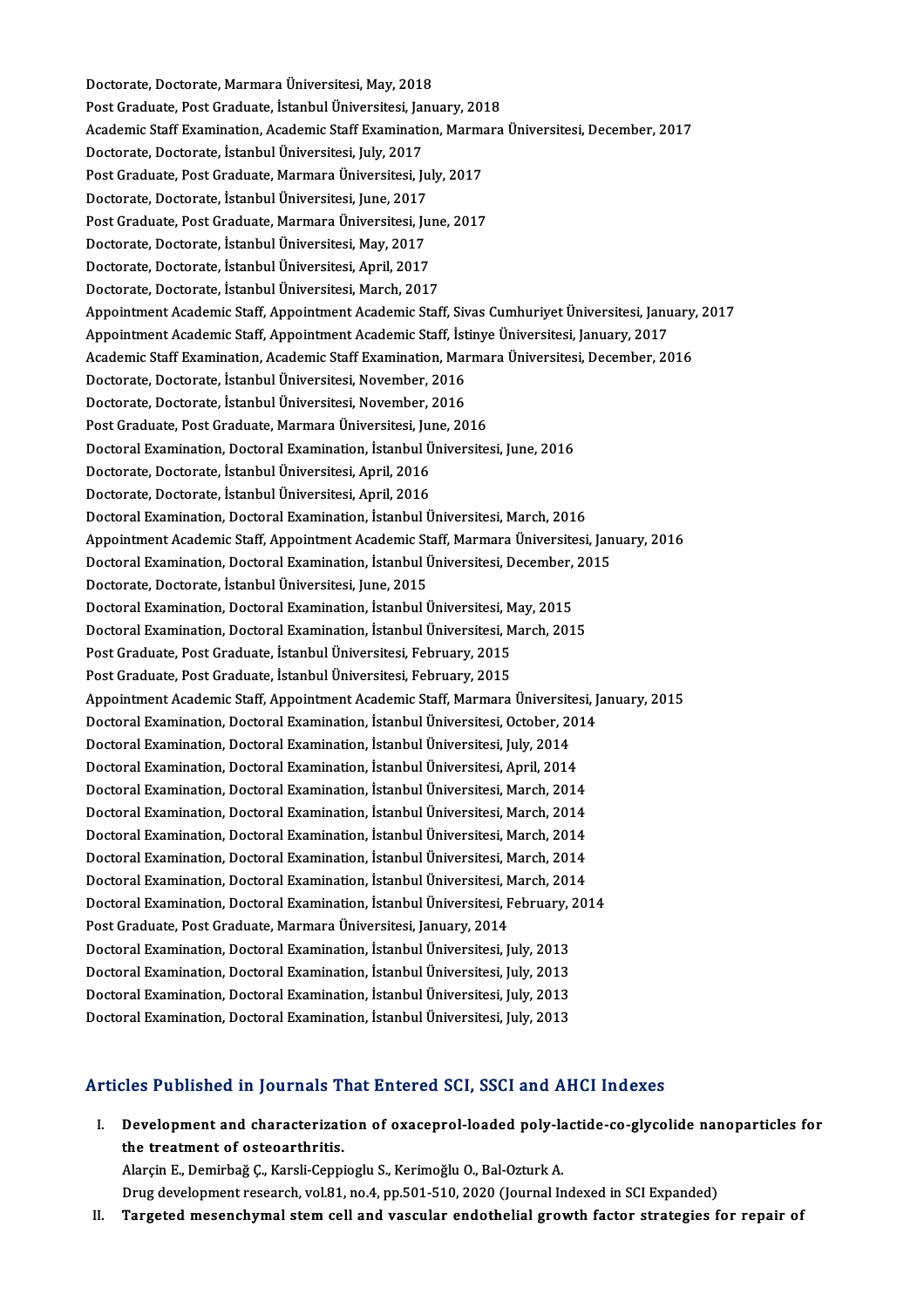nerve defects with nerve tissue implanted autogenous vein graft conduits<br>Enen E. Okayn S. Kugukadasi Z. Kondinli M. T. Ceaur C. ALADCIN E. Pektee E. L. Kei

nerve defects with nerve tissue implanted autogenous vein graft conduits<br>Eren F., Oksuz S., Kucukodaci Z., Kendirli M. T. , Cesur C., ALARÇİN E., Bektas E. I. , Karagoz H., KERİMOĞLU O., KÖSE nerve d<br>Eren F.,<br>G., et al.<br>MICPOS Eren F., Oksuz S., Kucukodaci Z., Kendirli M. T. , Cesur C., ALARÇİN E., Bekt<br>G., et al.<br>MICROSURGERY, vol.36, no.7, pp.578-585, 2016 (Journal Indexed in SCI)<br>PHAPMACODYNAMICAL EVALUATION OF MATRIY TYPE TRANSDI

MICROSURGERY, vol.36, no.7, pp.578-585, 2016 (Journal Indexed in SCI)

# G., et al.<br>MICROSURGERY, vol.36, no.7, pp.578-585, 2016 (Journal Indexed in SCI)<br>III. PHARMACODYNAMICAL EVALUATION OF MATRIX TYPE TRANSDERMAL THERAPEUTIC SYSTEMS<br>CONTAINING CAPTOPRIL

KERİMOĞLU O., ŞAHBAZ S., Sehirli O., Ozdemir Z. N., ÇETİNEL Ş., Dortunc B., ŞENER G. CONTAINING CAPTOPRIL<br>KERİMOĞLU O., ŞAHBAZ S., Sehirli O., Ozdemir Z. N. , ÇETİNEL Ş., Dortunc B., ŞENER G.<br>ACTA POLONIAE PHARMACEUTICA, vol.72, no.4, pp.799-806, 2015 (Journal Indexed in SCI)<br>Novel Use of Bestin as a Misro

- IV. Novel Use of Pectin as a Microneedle Base<br>Demir Y. K. . KERİMOĞLU 0. ACTA POLONIAE PHARMAC<br>Novel Use of Pectin as a<br>Demir Y.K. , KERİMOĞLU O.<br>CHEMICAL & BHARMACELIT Novel Use of Pectin as a Microneedle Base<br>Demir Y. K. , KERİMOĞLU O.<br>CHEMICAL & PHARMACEUTICAL BULLETIN, vol.63, no.4, pp.300-304, 2015 (Journal Indexed in SCI)<br>Characterization of Pelumenia Microneedle Arreys for Transdor
- V. Characterization of Polymeric Microneedle Arrays for Transdermal Drug Delivery<br>Demir Y. K., Akan Z., KERİMOĞLU O. CHEMICAL & PHARMACEUTICAL BU<br>Characterization of Polymeric M<br>Demir Y.K., Akan Z., KERİMOĞLU O.<br>BLOS ONE val 9 no 10,2012 (Journ Characterization of Polymeric Microneedle Arra<br>Demir Y. K., Akan Z., KERİMOĞLU O.<br>PLOS ONE, vol.8, no.10, 2013 (Journal Indexed in SCI)<br>Sedium Alginate Microneedle Arraye Mediate th
- Demir Y. K. , Akan Z., KERİMOĞLU O.<br>PLOS ONE, vol.8, no.10, 2013 (Journal Indexed in SCI)<br>VI. Sodium Alginate Microneedle Arrays Mediate the Transdermal Delivery of Bovine Serum Albumin<br>Demin V. K., Alson Z. KERİMOĞLU O. PLOS ONE, vol.8, no.10, 2013 (Journ<br>Sodium Alginate Microneedle Ar<br>Demir Y. K. , Akan Z., KERİMOĞLU O.<br>BLOS ONE vol.8 no.5, 2012 (Journal Sodium Alginate Microneedle Arrays Mediate t<br>Demir Y. K. , Akan Z., KERİMOĞLU O.<br>PLOS ONE, vol.8, no.5, 2013 (Journal Indexed in SCI)<br>MATRIX TYRE TRANSDERMAL THERAREUTIC SY
	-
- Demir Y. K. , Akan Z., KERİMOĞLU O.<br>PLOS ONE, vol.8, no.5, 2013 (Journal Indexed in SCI)<br>VII. MATRIX TYPE TRANSDERMAL THERAPEUTIC SYSTEM CONTAINING CAPTOPRIL: FORMULATION<br>OPTIMIZATION, IN VITRO AND EX VIVO CHARACTERIZA PLOS ONE, vol.8, no.5, 2013 (Journal Indexed in SCI)<br>MATRIX TYPE TRANSDERMAL THERAPEUTIC SYSTEM CONTAI<br>OPTIMIZATION, IN VITRO AND EX VIVO CHARACTERIZATION<br>KERIMOČI U.O. Keekin E. Dertune B. Aneb S OPTIMIZATION, IN VITRO AND EX VIVO CHARACTERIZATION<br>KERİMOĞLU O., Keskin E., Dortunc B., Anah S.

ACTAPOLONIAEPHARMACEUTICA,vol.70,no.2,pp.291-300,2013 (Journal Indexed inSCI)

VIII. Vascular endothelial growth factor-loaded poly(lactic-co-glycolic acid) microspheres-induced lateral ACTA POLONIAE PHARMACEUTICA, vol.70, no.2, pp.291-300, 2013 (Journal Indexed in SCI)<br>Vascular endothelial growth factor-loaded poly(lactic-co-glycolic acid) microspheres-induced later<br>axonal sprouting into the vein graft b Vascular endothelial growt<br>axonal sprouting into the v<br>controlled release system<br><sup>Varagor H.</sup> Ullar F. KERIMOČ axonal sprouting into the vein graft bridging two healthy nerves: Nerve<br>controlled release system<br>Karagoz H., Ulkur E., KERİMOĞLU O., ALARÇİN E., Sahin C., AKAKIN D., Dortunc B.<br>MICROSURCERY val 32 no 8 np 625 644 2012 (Jo

controlled release system<br>Karagoz H., Ulkur E., KERİMOĞLU O., ALARÇİN E., Sahin C., AKAKIN D., Doı<br>MICROSURGERY, vol.32, no.8, pp.635-641, 2012 (Journal Indexed in SCI)<br>Characterization Cell Preliferation and Cutaterisity

MICROSURGERY, vol.32, no.8, pp.635-641, 2012 (Journal Indexed in SCI)

- IX. Characterization Cell Proliferation and Cytotoxicity Evaluation of Vascular Endothelial Growth<br>Factor Loaded Poly lactic co glycolic acid Microspheres Characterization Cell Proliferation and Cytotoxicity Evaluation of Vascular Endot<br>Factor Loaded Poly lactic co glycolic acid Microspheres<br>Sipahigil O., ALARÇİN E., Türkoğlu M., DORTUNÇ B., Karagöz H., Ülkür E., VURAL İ., Ç Factor Loaded Poly lactic co glycolic acid Microspheres<br>Sipahigil O., ALARÇİN E., Türkoğlu M., DORTUNÇ B., Karagöz H., Ülkür E., V<br>Nobel Medicus, vol.8, pp.77-82, 2012 (Journal Indexed in SCI Expanded)<br>Conrecipitation of C Sipahigil O., ALARÇİN E., Türkoğlu M., DORTUNÇ B., Karagöz H., Ülkür E., VURAL İ., ÇAPAN Y.<br>Nobel Medicus, vol.8, pp.77-82, 2012 (Journal Indexed in SCI Expanded)<br>X. Coprecipitation of Cefuroxime Axetil PVP composite m
- Nobel Medicus, vol.8, pp.77-82, 2012 (Journal Indexed in SCI Expanded)<br>Coprecipitation of Cefuroxime Axetil PVP composite micropartic<br>process<br>Sipahigil O., Dinçer S., Uzun İ. N. Coprecipitation of Cefuroxii<br>process<br>Sipahigil O., Dinçer S., Uzun İ. N.<br>Journal Of Supersritisal Eluide process<br>Sipahigil O., Dinçer S., Uzun İ. N.<br>Journal Of Supercritical Fluids, vol.55, pp.1059-1069, 2011 (Journal Indexed in SCI Expanded)<br>Relasse behevieur and biosemnatibility of duus leeded nH sensitive particles.
	-

- Sipahigil O., Dinçer S., Uzun İ. N.<br>Journal Of Supercritical Fluids, vol.55, pp.1059-1069, 2011 (Journal Indexed in SCI Expansitive particles<br>XI. Release behaviour and biocompatibility of drug-loaded pH sensitive particles Journal Of Supercritical Fluids, vol.55, pp.1059-<br>Release behaviour and biocompatibility o<br>Sipahigil O., Gürsoy A., Çakalağaoğlu F., OKAR İ.<br>INTERNATIONAL JOURNAL OF PHARMACEUTIO XI. Release behaviour and biocompatibility of drug-loaded pH sensitive particles<br>Sipahigil O., Gürsoy A., Çakalağaoğlu F., OKAR İ.<br>INTERNATIONAL JOURNAL OF PHARMACEUTICS, vol.311, pp.130-138, 2006 (Journal Indexed in SCI) Sipahigil O., Gürsoy A., Çakalağaoğlu F., OKAR İ.<br>INTERNATIONAL JOURNAL OF PHARMACEUTICS, vol.311, pp.130-138, 2006 (Journal Indexed in SCI)<br>XII. FTIR spectroscopic analysis of protein/carrier interactions in novel protein
- INTERNATIONAL JOURNAL OF PHARM<br>FTIR spectroscopic analysis of proximation, The Sipahigil O., Torres-Lugo M., Peppas N. FTIR spectroscopic analysis of protein/carrier interactions in novel pro<br>Sipahigil O., Torres-Lugo M., Peppas N.<br>STP PHARMA SCIENCES, vol.12, no.6, pp.345-350, 2002 (Journal Indexed in SCI)<br>Preparation and in vitre evaluat
- Sipahigil O., Torres-Lugo M., Peppas N.<br>STP PHARMA SCIENCES, vol.12, no.6, pp.345-350, 2002 (Journal Indexed in SCI)<br>XIII. Preparation and in vitro evaluation of verapamil HCl and ibuprofen containing carrageenan beads<br>Sin STP PHARMA SCIENCE<br>Preparation and in v<br>Sipahigil O., Dortunc B.<br>INTERNATIONAL JOUR Preparation and in vitro evaluation of verapamil HCl and ibuprofen containing carrageen<br>Sipahigil O., Dortunc B.<br>INTERNATIONAL JOURNAL OF PHARMACEUTICS, vol.228, pp.119-128, 2001 (Journal Indexed in SCI) INTERNATIONAL JOURNAL OF PHARMACEUTICS, vol.228, pp.119-128, 2001 (Journal Indexed in SCI)<br>Articles Published in Other Journals

rticles Published in Other Journals<br>I. Animal Skin Models for Percutaneous Absorption Studies<br>Sabbar S. Karimežlu O Animal Skin Models<br>Animal Skin Models<br>Sahbaz S., Kerimoğlu O.<br>Journal of Bionharmage Animal Skin Models for Percutaneous Absorption Studies<br>Şahbaz S., Kerimoğlu O.<br>Journal of Biopharmaceutics and Therapeutic Challenges, vol.2, no.1, pp.1-2, 2018 (Refereed Journals of Other<br>Institutione) Şahbaz S., Ke<br>Journal of B<br>Institutions)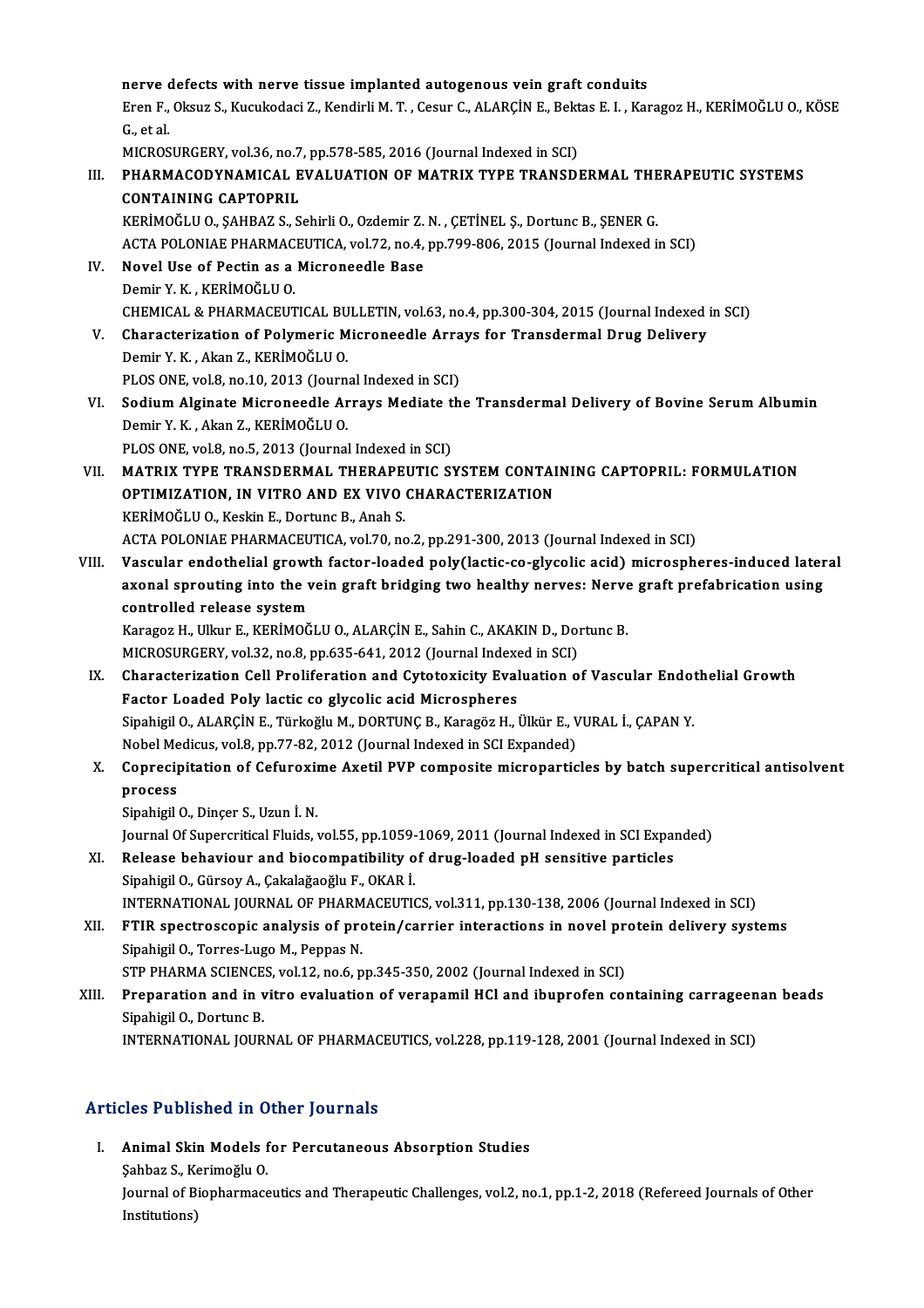II. Nanocarriers: Novel Approaches to Oral Delivery of Insulin<br>ÖZER S. KERİMOČLU O. UĞURLU T Nanocarriers: Novel Approache<br>ÖZER S., KERİMOĞLU O., UĞURLU T.<br>CLINICAL AND EXPERIMENTAL HE Nanocarriers: Novel Approaches to Oral Delivery of Insulin<br>ÖZER S., KERİMOĞLU O., UĞURLU T.<br>CLINICAL AND EXPERIMENTAL HEALTH SCIENCES, vol.7, no.3, pp.115-122, 2017 (Journal Indexed in ESCI)<br>Mini Teblets: A Shart Boview, B ÖZER S., KERİMOĞLU O., UĞURLU T.<br>CLINICAL AND EXPERIMENTAL HEALTH SC<br>III. Mini Tablets: A Short Review-Revision<br>İlhan E., UĞURLU T., KERİMOĞLU O. CLINICAL AND EXPERIMENTAL HE.<br>Mini Tablets: A Short Review-Re<br>İlhan E., UĞURLU T., KERİMOĞLU O.<br>Beertechz Journal of Medicinal Cher Mini Tablets: A Short Review-Revision<br>İlhan E., UĞURLU T., KERİMOĞLU O.<br>Peertechz Journal of Medicinal Chemistryand Research, vol.3, pp.12-22, 2017 (Refereed Journals of Other<br>Institutions) İlhan E., UĞU<br>Peertechz Jou<br>Institutions)<br>Mini Tablat Peertechz Journal of Medicinal C<br>Institutions)<br>IV. Mini Tablets: A short review<br>ilhon E UČUPLUT VERIMOČLU Institutions)<br>IV. **Mini Tablets: A short review**<br>ilhan E., UĞURLU T., KERİMOĞLU O. Mini Tablets: A short review<br>ilhan E., UĞURLU T., KERİMOĞLU O.<br>Peertechhz Journal of Medicinal Chemistry and Research, vol.3, pp.12-22, 2017 (Refereed Journals of Other<br>Institutions) ilhan E., UĞU<br>Peertechhz Jo<br>Institutions)<br>Importance Peertechhz Journal of Medicinal Chemistry and Research, vol.3, pp.12-22, 2017 (Refered<br>Institutions)<br>V. Importance of Adhesive Performance of Transdermal Drug Delivery Systems<br>VERIMOČIJIO, SAHRAZ S Institutions)<br>V. Importance of Adhesive Performance of Transdermal Drug Delivery Systems<br>KERİMOĞLU O., ŞAHBAZ S. Importance of Adhesive Performance of Transdermal Drug Delivery Systems<br>KERİMOĞLU 0., ŞAHBAZ S.<br>International Research Journal of Pharmaceutical Sciences, vol.8, pp.1-4, 2017 (Refereed Journals of Other<br>Institutions) KERİMOĞLU<br>International<br>Institutions)<br>Multilovere International Research Journal of Pharmaceutical Sciences, vol.8, pp.1-4, 2017 (Refereed Journals of Other<br>Institutions)<br>VI. Multilayered Tablet Technology, Manufacturing Process, Evaluation and its Application Areas<br>Conha Institutions)<br>VI. Multilayered Tablet Technology, Manufacturing Process, Evaluation and its Application Areas<br>Canbagi H., UĞURLU T., KERİMOĞLU O. Multilayered Tablet Technology, Manufacturing Process, Evaluation and its Application<br>Canbagi H., UĞURLU T., KERİMOĞLU O.<br>MARMARA PHARMACEUTICAL JOURNAL, vol.20, no.3, pp.380-389, 2016 (Journal Indexed in ESCI)<br>Mechanical Canbagi H., UĞURLU T., KERİMOĞLU O.<br>MARMARA PHARMACEUTICAL JOURNAL, vol.20, no.3, pp.380-389, 2016 (Journal Indexed in ESCI)<br>VII. Mechanical evaluation of matrix type transdermal therapeutic systems containing captopril<br>VE MARMARA PHARMACEUTICAL JOURNAL, vol.20, no.3, pp.3<br>Mechanical evaluation of matrix type transdermal the<br>KERİMOĞLU O., ŞAHBAZ S., Sehirli O., Dortunc B., ŞENER G.<br>MARMARA PHARMACEUTICAL JOURNAL vol.19, no.1, nn.6 Mechanical evaluation of matrix type transdermal therapeutic systems containing caj<br>KERİMOĞLU O., ŞAHBAZ S., Sehirli O., Dortunc B., ŞENER G.<br>MARMARA PHARMACEUTICAL JOURNAL, vol.19, no.1, pp.67-72, 2015 (Journal Indexed in KERİMOĞLU O., ŞAHBAZ S., Sehirli O., Dortunc B., ŞENER G.<br>MARMARA PHARMACEUTICAL JOURNAL, vol.19, no.1, pp.67-72, 2015 (Journal Indexed in ESCI)<br>VIII. Dendrimers-drug delivery systems Karabulut B., KERİMOĞLU O., UĞURLU T. Dendrimers-drug delivery systems<br>Karabulut B., KERİMOĞLU O., UĞURLU T.<br>CLINICAL AND EXPERIMENTAL HEALTH SCIENCES, vol.5, no.1, pp.31-40, 2015 (Journal Indexed in ESCI)<br>Poly Lastis Co Clysolis Asid Pased Drug Dolivery Dovis Karabulut B., KERİMOĞLU O., UĞURLU T.<br>CLINICAL AND EXPERIMENTAL HEALTH SCIENCES, vol.5, no.1, pp.31-40, 2015 (Journal Indexed in ESCI)<br>IX. Poly Lactic Co Glycolic Acid Based Drug Delivery Devices For Tissue Engineering CLINICAL<br>Poly Lact<br>Medicine<br>EPRIMOČI Poly Lactic Co Glycolic A<br>Medicine<br>KERİMOĞLU O., ALARÇİN E.<br>ANKEM DATS VOL26 nn 86. Medicine<br>KERİMOĞLU O., ALARÇİN E.<br>ANKEM Derg, vol.26, pp.86-98, 2012 (Other Refereed National Journals) KERİMOĞLU O., ALARÇİN E.<br>ANKEM Derg, vol.26, pp.86-98, 2012 (Other Refereed National Journals)<br>X. Effect of Different Salts on the Ionotropic Gelation of Pectin and Formulation of Oral Drug Delivery<br>Systems Based on Bestin ANKEM Derg, vol.26, pp.86-98, 2012<br>Effect of Different Salts on the Io<br>Systems Based on Pectinate Gels<br>Sinabigl O. Cavil: H. DOPTING P Effect of Different Salts on the<br>Systems Based on Pectinate G<br>Sipahigil O., Çevik H., DORTUNÇ B.<br>Agta Bhanm Sai, vol 53, nn 311, 33 Systems Based on Pectinate Gels<br>Sipahigil O., Çevik H., DORTUNÇ B.<br>Acta Pharm. Sci., vol.53, pp.211-223, 2011 (Refereed Journals of Other Institutions)<br>Diffusion of Metropidagele Through Human Skin and Synthetic Membrane Sipahigil O., Çevik H., DORTUNÇ B.<br>Acta Pharm. Sci., vol.53, pp.211-223, 2011 (Refereed Journals of Other Institutions)<br>XI. Diffusion of Metronidazole Through Human Skin and Synthetic Membranes<br>Sinabigil O. SAHRAZ S. DORTU Acta Pharm. Sci., vol.53, pp.211-223, 2011 (Refere<br>Diffusion of Metronidazole Through Human<br>Sipahigil O., ŞAHBAZ S., DORTUNÇ B., Türkoğlu M.<br>Asta Pharm. Ssi. vol.53. pp.99.105.2011 (Referee Diffusion of Metronidazole Through Human Skin and Synthetic Membran<br>Sipahigil O., ŞAHBAZ S., DORTUNÇ B., Türkoğlu M.<br>Acta Pharm. Sci., vol.53, pp.99-105, 2011 (Refereed Journals of Other Institutions)<br>Hae of Carrageonan in Sipahigil O., ŞAHBAZ S., DORTUNÇ B., Türkoğlu M.<br>Acta Pharm. Sci., vol.53, pp.99-105, 2011 (Refereed Journals of Other Institutions)<br>XII. Use of Carrageenan in Pharmaceutical Technology Karragenin Farmasotik Teknolojideki Acta Pharm. Sci., vol.53, pp.99-105, 2011 (Refereed Journals of Other Institutions) Use of Carrageenan in Pharmaceutical Technology Karragenin Farmasotik Teknolojideki kullanimi<br>Sipahigil O., Dortunc B.<br>Fabad Journal of Pharmaceutical Sciences, vol.24, no.2, pp.89-98, 1999 (Refereed Journals of Other Inst XIII. Karragenin Farmasötik Teknolojideki Kullanımı<br>Sipahigil O., DORTUNÇ B. Fabad Journal of Pharma<br><mark>Karragenin Farmasöti</mark><br>Sipahigil O., DORTUNÇ B.<br>FARAD I. Pharm. Sci., vol FABAD J. Pharm. Sci.,, vol.24, pp.89-98, 1999 (Other Refereed National Journals)

## Books&Book Chapters

I. Farmasötik Teknoloji ve Kozmetoloji Laboratuvar Kitabı kə & Bəəsk Ənaptoru<br>Farmasötik Teknoloji ve Kozmetoloji Laboratuvar Kitabı<br>Kerimoğlu O., Uğurlu T., Dortunç B., Özaydın F., Şahbaz S., Alarçin E., Yaşayan G.<br>İstanbul 2017 F<mark>armasõtik Te</mark><br>Kerimoğlu O., U<sub>l</sub><br>., İstanbul, 2017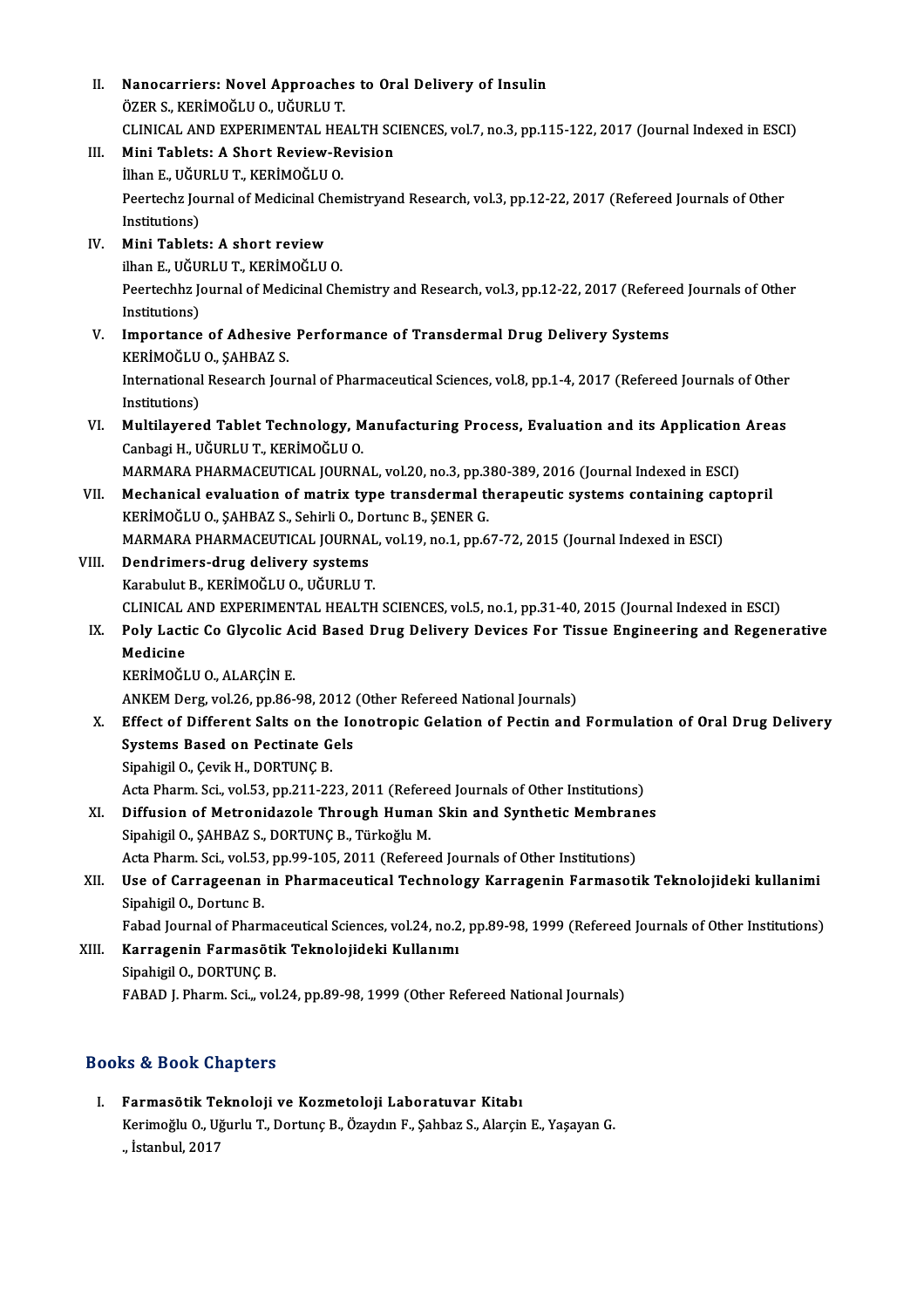## Refereed Congress / Symposium Publications in Proceedings

efereed Congress / Symposium Publications in Proceedings<br>I. Verapamil Hidroklorür içeren Ağızda Dağılan Film Formülasyonlarının Hazırlanması ve<br>Kanaktarizayyanı rood dongrood<br>Verapamil Hidrokl<br>Karakterizasyonu Karakterizasyonu<br>Gökay Y., KERİMOĞLU O., UĞURLU T. 2. Ulusal Marmara Eczacılık Kongresi, Turkey, 14 - 16 November 2018 Gökay Y., KERİMOĞLU O., UĞURLU T.<br>2. Ulusal Marmara Eczacılık Kongresi, Turkey, 14 - 16 November 2018<br>II. Kaptopril içeren Ağızda Dağılan Film Formülasyonlarının Hazırlanması ve Karakterizasyonu<br>Değmişeyon M. H., KERİM 2. Ulusal Marmara Eczacılık Kongresi, Turkey,<br>Kaptopril içeren Ağızda Dağılan Film For<br>Doğrusever M. H. , KERİMOĞLU O., UĞURLU T.<br>2. Ulusel Marmara Eszasılık Konsresi, Turkey. Kaptopril içeren Ağızda Dağılan Film Formülasyonlarının Hazı:<br>Doğrusever M. H. , KERİMOĞLU O., UĞURLU T.<br>2. Ulusal Marmara Eczacılık Kongresi, Turkey, 14 - 16 November 2018<br>Cytotovisity and bioastivation of VECE laadad PCL Doğrusever M. H. , KERİMOĞLU O., UĞURLU T.<br>2. Ulusal Marmara Eczacılık Kongresi, Turkey, 14 - 16 November 2018<br>III. Cytotoxicity and bioactivation of VEGF loaded PCL nanoparticles 2. Ulusal Marmara Eczacılık Kongresi, Turkey, 14 - 16 Nover<br>Cytotoxicity and bioactivation of VEGF loaded PCL n<br>KARSLI ÇEPPİOĞLU S., ÖZER S., KERİMOĞLU O., ALARÇİN E.<br>IPTS 2019-17 - 19 Santambar 2019 Cytotoxicity and bioactivation of<br>KARSLI ÇEPPİOĞLU S., ÖZER S., KERİ<br>IPTS 2018, 17 - 19 September 2018<br>MARMARA EGZACU IK STAL EĞİT IV. MARMARA ECZACILIK STAJ EĞİTİMİNDE SÖZLÜ STAJ GÜNLERİ IPTS 2018, 17 - 19 September 2018<br>MARMARA ECZACILIK STAJ EĞİTİMİNDE SÖZLÜ STAJ GÜNLERİ<br>UĞURLU T., ŞENER A., KERİMOĞLU O., SANCAR M., KARAKUŞ S., KAYMAKÇIOĞLU B., KÜÇÜKGÜZEL Ş. G.<br>2 Husal Eszacılık Eğitimi ve Alxaditasyan K MARMARA ECZACILIK STAJ EĞİTİMİNDE SÖZLÜ STAJ GÜNLERİ<br>UĞURLU T., ŞENER A., KERİMOĞLU O., SANCAR M., KARAKUŞ S., KAYMAKÇIOĞI<br>2.Ulusal Eczacılık Eğitimi ve Akreditasyon Kongresi, Turkey, 10 - 11 May 2018<br>Polyganrolastana Nano UĞURLU T., ŞENER A., KERİMOĞLU O., SANCAR M., KARAKUŞ S., KAYMAKÇIOĞLU B., KÜÇÜKGÜZEL Ş.<br>2.Ulusal Eczacılık Eğitimi ve Akreditasyon Kongresi, Turkey, 10 - 11 May 2018<br>V. Polycaprolactone Nanoparticles for the Delivery of V 2.Ulusal Eczacılık Eğitimi ve Akreditasyon Kongresi, Turkey, 10 - 11 May 2018<br>
V. Polycaprolactone Nanoparticles for the Delivery of Vascular Endothelial Growth Factor<br>
ÖZER S., KERİMOĞLU O., ALARÇİN E., KARSLI ÇEPPİOĞLU S ÖZER S., KERİMOĞLU O., ALARÇİN E., KARSLI ÇEPPİOĞLU S. VI. Formulation and Characterization of VEGF LoadedPolycaprolactone Nanoparticles 11th PBP World Meeting, 19 - 22 March 2018<br>Formulation and Characterization of VEGF LoadedPo<br>ÖZER S., KERİMOĞLU O., ALARÇİN E., KARSLI ÇEPPİOĞLU S.<br>WEK 26 - 29 April 2017 Formulation and Char<br>ÖZER S., KERİMOĞLU O., *I*<br>IVEK, 26 - 29 April 2017<br>Formulation and Char IVEK, 26 - 29 April 2017<br>VII. Pormulation and Characterization of Blank and VEGF Loaded PolycaprolactoneNanoparticles IVEK, 26 - 29 April 2017<br>Formulation and Characterization of Blank and VEGI<br>ÖZER S., KERİMOĞLU O., ALARÇİN E., KARSLI ÇEPPİOĞLU S.<br>IMER 2., AE November 2017 Formulation and Characte:<br>ÖZER S., KERİMOĞLU O., ALAR<br>IMER, 3 - 05 November 2017<br>Preperation, Characterizat IMER, 3 - 05 November 2017<br>VIII. Preparation, Characterization and Cytotoxicity Evaluation of Oxaceprol Loaded Poly(Lactic-Co-Glycolic Acid) Nanoparticles ALARÇİNE.,KARSLIÇEPPİOĞLUS.,DEMİRBAĞÇ.,KERİMOĞLUO. International Meeting on Education and Research in Health Sciences, 3 - 05 November 2017 ALARÇİN E., KARSLI ÇEPPİOĞLU S., DEMİRBAĞ Ç., KERİMOĞLU O.<br>International Meeting on Education and Research in Health Sciences, 3 - 05 November 2017<br>IX. Verapamil hidroklorür yüklü katı lipit nanopartiküllerinhazırlanma International Meeting on Education a<br>Verapamil hidroklorür yüklü kat<br>Küçük A., KERİMOĞLU O., UĞURLU T.<br>WEK İstanbul Turkay 26, 29 Anril 1 Verapamil hidroklorür yüklü katı lipit nanop<br>Küçük A., KERİMOĞLU O., UĞURLU T.<br>IVEK, İstanbul, Turkey, 26 - 29 April 2017, pp.361<br>Effect Of Eormulation Variables On The Bren Küçük A., KERİMOĞLU O., UĞURLU T.<br>IVEK, İstanbul, Turkey, 26 - 29 April 2017, pp.361<br>X. Effect Of Formulation Variables On The Preparation Of Intra-articular Oxaceprol Loaded<br>Nanoparticles **IVEK, İstanbul, T<br>Effect Of Form<br>Nanoparticles**<br>ALARCİN E. KEL Effect Of Formulation Variables On The Preparation Of Int<br>Nanoparticles<br>ALARÇİN E., KERİMOĞLU O., DEMİRBAĞ Ç., KARSLI ÇEPPİOĞLU S.<br>Piamatariala Dav 2017-20 Marab 2017 Nanoparticles<br>ALARÇİN E., KERİMOĞLU O., DEMİRBAĞ Ç., KARSLI ÇEPPİOĞLU S.<br>Biomaterials Day 2017, 20 March 2017 ALARÇİN E., KERİMOĞLU O., DEMİRBAĞ Ç., KARSLI ÇEPPİOĞLU S.<br>Biomaterials Day 2017, 20 March 2017<br>XI. Verapamil hidroklorür yüklü katı lipit nanopartiküllerin hazırlanması ve değerlendirilmesi<br>Kücük A. KERİMOĞLU O. HĞURL Biomaterials Day 2017, 20 March 20<br>Verapamil hidroklorür yüklü kat<br>Küçük A., KERİMOĞLU O., UĞURLU T.<br>1. Ulusel Marmara Essasılık Kansresi Verapamil hidroklorür yüklü katı lipit nanopartiküllerin hazırlanma<br>Küçük A., KERİMOĞLU O., UĞURLU T.<br>1. Ulusal Marmara Eczacılık Kongresi UMEK, Turkey, 3 - 05 November 2016<br>Dari Yaslanmasına Karsı Kullanılan Linazamlar Küçük A., KERİMOĞLU O., UĞURLU T.<br>1. Ulusal Marmara Eczacılık Kongresi UMEK, Turkey, 3<br>XII. Deri Yaşlanmasına Karşı Kullanılan Lipozomlar<br>Karcı B., KERİMOĞLU O. 1. Ulusal Marmara Eczacılık Kongresi UMEK, Turkey, 3 - 05 November 2016 1. Ulusal Marmara Eczacılık Kongresi UMEK, Turkey, 3 - 05 November 2016 XIII. Staj ve Öğrenme Hedefleri 1. Ulusal Marmara Eczacılık Kongresi UMEK, Turkey, 3 - 05 November 2016<br>Staj ve Öğrenme Hedefleri<br>UĞURLU T., ŞENER A., KERİMOĞLU O., SANCAR M., KARAKUŞ S., KAYMAKÇIOĞLU B., KÜÇÜKGÜZEL Ş. G.<br>Ullusal Eszacılık Eğitimi ve Alm Staj ve Öğrenme Hedefleri<br>UĞURLU T., ŞENER A., KERİMOĞLU O., SANCAR M., KARAKUŞ S., KAYMAKÇIOĞLU B., k<br>LUlusal Eczacılık Eğitimi ve Akreditasyon Kongresi, Ankara, Turkey, 9 - 10 May 2016<br>Effect of occunational exposure te UĞURLU T., ŞENER A., KERİMOĞLU O., SANCAR M., KARAKUŞ S., KAYMAKÇ<br>I.Ulusal Eczacılık Eğitimi ve Akreditasyon Kongresi, Ankara, Turkey, 9 - 10<br>XIV. Effect of occupational exposure to aflatoxins in Bakery Workers I.Ulusal Eczacılık Eğitimi ve Akreditasyon Kongresi, Ankara, Turke<br>Effect of occupational exposure to aflatoxins in Bakery W<br>ALARÇİN E., DEMİRBAĞ Ç., KARSLI ÇEPPİOĞLU S., KERİMOĞLU O.<br>Fourth International Meeting on Bharma Fourth International Meeting on Pharmacy & Pharmaceutical Siences (IMPS-4), İstanbul, Turkey, 18 - 21<br>September 2014 ALARÇİN E., DEMİRBAĞ Ç., KARSLI ÇEPPİOĞLU S., KERİMOĞLU O. Fourth International Meeting on Pharmacy & Pharmaceutical Siences (IMPS-4), İstanbul, Turkey, 18 - 21<br>September 2014<br>XV. Investigation of Histone Lysine Trimethylation or Acetylation in Sporadic Breast Tumors and<br>Matebod N September 2014<br>Investigation of Histone<br>Matched Normal Tissues<br>ALAPCINE DEMIPPAČC K Investigation of Histone Lysine Trimethylation or Acetyla<br>Matched Normal Tissues<br>ALARÇİN E., DEMİRBAĞ Ç., KARSLI ÇEPPİOĞLU S., KERİMOĞLU O.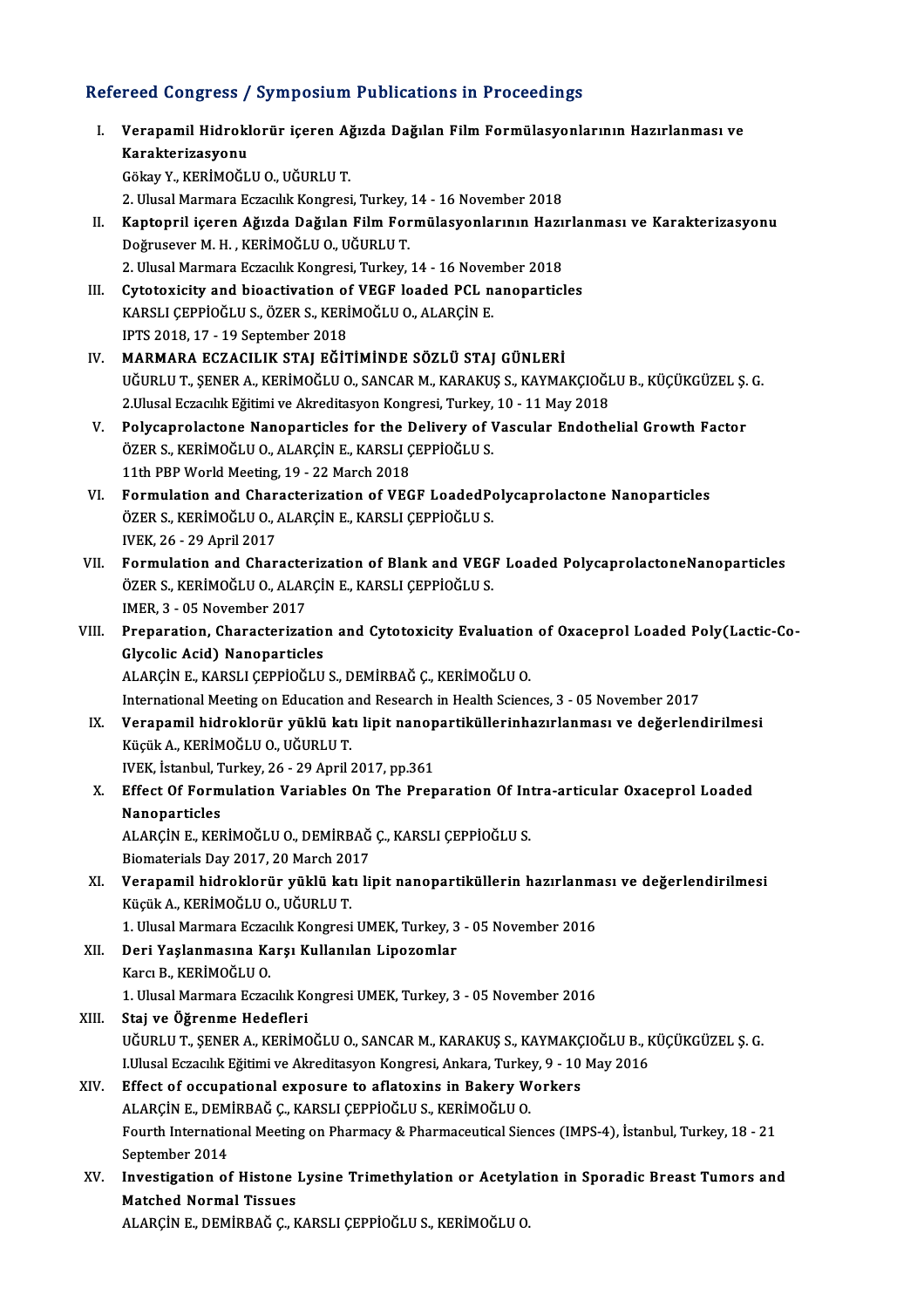Fourth International Meeting on Pharmacy & Pharmaceutical Siences (IMPS-4), İstanbul, Turkey, 18 - 21<br>Sentember 2014 Fourth Internatio<br>September 2014<br>What are the Ef Fourth International Meeting on Pharmacy & Pharmaceutical Siences (IMPS-4), İstanbul, Turkey, 18 - 21<br>September 2014<br>XVI. What are the Effects of the Histone Methylation Inhibitor and or the Histone Deacetylase Inhibitor<br>o

- September 2014<br>What are the Effects of the Histone Methylation Inhibitor and or the Histone<br>On Histone Lysine Trimethylation or Acetylation in Breast Cancer Cell Lines<br>ALARCINE, DEMIPRAČ G. KARSLI CERRIQČLUS, KERIMOČLUO What are the Effects of the Histone Methylation Inhibitor<br>on Histone Lysine Trimethylation or Acetylation in Breast<br>ALARÇİN E., DEMİRBAĞ Ç., KARSLI ÇEPPİOĞLU S., KERİMOĞLU O.<br>Fourth International Meeting on Bharmagy & Bhar Fourth International Meeting on Pharmacy & Pharmaceutical Siences (IMPS-4), İstanbul, Turkey, 18 - 21<br>September 2014 ALARÇİN E., DEMİRBAĞ Ç., KARSLI ÇEPPİOĞLU S., KERİMOĞLU O. Fourth International Meeting on Pharmacy & Pharmaceutical Siences (IMPS-4), İstanbul, Turkey, 18 - 21<br>September 2014<br>XVII. Preparation and Characterization of Oxaceprol Loaded PLGA Poly lactide co glycolide Nanoparticles<br>A
- September 2014<br>Preparation and Characterization of Oxaceprol Loaded PI<br>ALARÇİN E., DEMİRBAĞ Ç., KARSLI ÇEPPİOĞLU S., KERİMOĞLU O.<br>IMPRS 4, 18, 20 September 2014 Preparation and Characterizat<br>ALARÇİN E., DEMİRBAĞ Ç., KARSLI<br>IMPPS-4, 18 - 20 September 2014<br>Pharmasedunamisel Evaluation ALARÇİN E., DEMİRBAĞ Ç., KARSLI ÇEPPİOĞLU S., KERİMOĞLU O.<br>1995-4, 18 - 20 September 2014<br>XVIII. Pharmacodynamical Evaluation of Matrix Type Transdermal Therapeutic Systems Containing<br>Contannil
- IMPPS-4, 1<br><mark>Pharmaco</mark><br>Captopril<br><sup>VEDIMOČI</sup> Pharmacodynamical Evaluation of Matrix Type Transdermal Therapeutic Systems Containin<br>Captopril<br>KERİMOĞLU O., ŞAHBAZ S., ŞEHİRLİ A. Ö. , ÖZDEMİR KUMRAL Z. N. , ÇETİNEL Ş., DORTUNÇ B., ŞENER G.<br>IMPES 4, 19, ...20 Sentember

Captopril<br>KERİMOĞLU O., ŞAHBAZ S., ŞEHİRLİ A. Ö. , ÖZDEMİR KUMRAL Z. N. , ÇETİNEL Ş., DORTUNÇ B., ŞENER G.<br>IMPPS-4, 18 - 20 September 2014

XIX. Comparison of Nerve Defect Reconstructions Committed by Placing Vascular Endothelial Growth Factor or Mesenchymal Stem Cells into the Vein Graft Lumen in Conjunction with Nerve Fragments Comparison of Nerve Defect Reconstructions Committed by Placing Vascular Endothelial Growth<br>Factor or Mesenchymal Stem Cells into the Vein Graft Lumen in Conjunction with Nerve Fragments<br>EREN F., ÖKSÜZ S., KÜÇÜKODACI Z., K Factor or Mesen<br>EREN F., ÖKSÜZ S.,<br>O., Köse G. T. , et al.<br>12th Congress of th EREN F., ÖKSÜZ S., KÜÇÜKODACI Z., KENDİRLİ M. T. , Cesur C., ALARÇİN E., Bektaş E. E. , KARAGÖZ H., KERİMOĞLU<br>O., Köse G. T. , et al.<br>12th Congress of the European Federation of Societies for Microsurgery (EFSM) and the 15

O., Köse G. T. , et al.<br>12th Congress of the European Federation of Societies for Microsurg<br>of the Spanish Association of Microsurgery Barcelona, 03 April 2014<br>Ven Creftinin Lümenine Sinin Enegmanlanude Birlikte Vesküle 12th Congress of the European Federation of Societies for Microsurgery (EFSM) and the 15th National Congress<br>of the Spanish Association of Microsurgery Barcelona, 03 April 2014<br>XX. Ven Graftinin Lümenine Sinir Fragmanlarıy

of the Spanish Association of Microsurgery Barcelona, 03 April 2014<br>Ven Graftinin Lümenine Sinir Fragmanlarıyla Birlikte Vasküler Endotelyal Büyüme Fakt<br>Yüklü Mikroküreler veya Mezenşimal Kök Hücreler Yerleştirilerek Yapıl Ven Graftinin Lümenine Sinir F<br>Yüklü Mikroküreler veya Mezer<br>Onarımlarının Karşılaştırılması<br>FPEN E. Öksüz s. küçükonACLZ Yüklü Mikroküreler veya Mezenşimal Kök Hücreler Yerleştirilerek Yapılan Sinir Defekti<br>Onarımlarının Karşılaştırılması<br>EREN F., ÖKSÜZ S., KÜÇÜKODACI Z., KENDİRLİ M. T. , Cesur C., ALARÇİN E., Bektaş E., KARAGÖZ H., KERİMOĞL

Onarımlarının<br>EREN F., ÖKSÜZ<br>Köse G. T. , et al.<br>Türk Plastik Bok EREN F., ÖKSÜZ S., KÜÇÜKODACI Z., KENDİRLİ M. T. , Cesur C., ALARÇİN E., Bektaş E., KARAGÖZ H., KERİM<br>Köse G. T. , et al.<br>Türk Plastik Rekonstrüktif ve Estetik Cerrahi Derneği 35. Ulusal Kurultayı, Turkey, 28 - 31 October

Köse G. T. , et al.<br>Türk Plastik Rekonstrüktif ve Estetik Cerrahi Derneği 35. Ulusal Kurultayı, Turkey, 28 - 31 October 2013<br>XXI. Treatment of radiodermatitis by vascular endothelial growth factor loaded poly-lactic-co **Türk Plastik Rekonstr<br>Treatment of radio<br>acid microspheres<br>övsüz s. vapacözi** Treatment of radiodermatitis by vascular endothelial growth factor loaded poly-lactic-co-glycolic<br>acid microspheres<br>ÖKSÜZ S., KARAGÖZ H., Başkaya S., KÜÇÜKODACI Z., ALARÇİN E., KERİMOĞLU O., Ülkür E., BİNGÖL U.A. , Peker F

acid microspheres<br>ÖKSÜZ S., KARAGÖZ H., Başkaya S., KÜÇÜKODACI Z., ALARÇİN E., KERİMOĞLU O., Ülkür E., BİNGÖL U. A. , Pel<br>ANZBA Australian and New Zealand Burn Association 37th Annual Scientific Meeting, 15-18 October 2013 ÖKSÜZ S., KARAGÖZ H., Başkaya S., KÜÇÜKODACI<br>ANZBA Australian and New Zealand Burn Associ<br>Fremantle, Western Australia., 15 October 2013<br>Narve Craft Prefebrisation by Heing Endetl ANZBA Australian and New Zealand Burn Association 37th Annual Scientific Meeting, 15-18 October 2013,<br>Fremantle, Western Australia., 15 October 2013<br>XXII. Nerve Graft Prefabrication by Using Endothelial Growth Factor Loade

## Fremantle, Wes<br><mark>Nerve Graft Pi</mark><br>Microspheres<br>KARACÖZ H. Üll Nerve Graft Prefabrication by Using Endothelial Growth Factor Loaded Po<br>Microspheres<br>KARAGÖZ H., Ülkür E., KERİMOĞLU O., ALARÇİN E., Şahin C., AKAKIN D., DORTUNÇ B.<br>17th IBBAS (International Confederation for Plastic Pesen

Microspheres<br>KARAGÖZ H., Ülkür E., KERİMOĞLU O., ALARÇİN E., Şahin C., AKAKIN D., DORTUNÇ B.<br>17th IPRAS (International Confederation for Plastic Reconstructive and Aesthetic Surgery) World Congress, 24<br>February 2012 KARAGÖZ H., Üll<br>17th IPRAS (Inte<br>February 2013<br>Norve Craft Pr 17th IPRAS (International Confederation for Plastic Reconstructive and Aesthetic Surgery) World Congress, 24<br>February 2013<br>XXIII. Nerve Graft Prefabrication By Using Endothelial Growth Factor Loaded Poly lactic co glycolic

## February 2013<br>Nerve Graft Prefabrication By Using Endothelial Growth Factor Loaded Poly lactic co glycolic acid<br>Microspheres Nerve Graft Prefabrication By Using Endothelial Growth Factor Loaded Poly<br>Microspheres<br>KARAGÖZ H., ÜLKÜR E., KERİMOĞLU O., ALARÇİN E., ŞAHİN C., AKAKIN D., DORTUNÇ B.<br>International Confederation for Plastic Pesenstructive

International Confederation for Plastic Reconstructive & Aesthetic Surgery (IPRAS) World Congress, 24 January<br>2013 KARA<br>Intern<br>2013<br>Mash International Confederation for Plastic Reconstructive & Aesthetic Surgery (IPRAS) World Congress, 24 Jan<br>2013<br>XXIV. Mechanical Evaluation of Captopril Containing Matrix Type Transdermal Therapeutic Systems<br>REPIMOČLU O SAU

## 2013<br>Mechanical Evaluation of Captopril Containing Matrix Typ<br>KERİMOĞLU O., ŞAHBAZ S., DORTUNÇ B., ŞEHİRLİ A. Ö. , ŞENER G.<br>16th International Pharmaceutical Technology Supposium 10 Set Mechanical Evaluation of Captopril Containing Matrix Type Transderm<br>KERİMOĞLU O., ŞAHBAZ S., DORTUNÇ B., ŞEHİRLİ A. Ö. , ŞENER G.<br>16th International Pharmaceutical Technology Symposium, 10 September 2012<br>Physical Character

## KERİMOĞLU O., ŞAHBAZ S., DORTUNÇ B., ŞEHİRLİ A. Ö. , ŞENER G.<br>16th International Pharmaceutical Technology Symposium, 10 September 2012<br>XXV. Physical Characterization and Fabrication of Polymeric Microneedle Arrays for 16th International Pharmaceutical Technology Symposium, 10 September 2012<br>Physical Characterization and Fabrication of Polymeric Microneedle A<br>Delivery<br>DEMİR Y. K., Gümüş A., AKAN Z., KERİMOĞLU O. Physical Characterization and Fabrication<br>Delivery<br>DEMİR Y. K. , Gümüş A., AKAN Z., KERİMOĞLU O.<br>16th International Pharmaseutisal Technologu S Delivery<br>DEMİR Y. K. , Gümüş A., AKAN Z., KERİMOĞLU O.<br>16th International Pharmaceutical Technology Symposium, 10 September 2012<br>Vesküler Endetelvel Büyüme Fektörü (VECE) Yüklenmiş Peklektik Kec

XXVI. Vasküler Endotelyal Büyüme Faktörü (VEGF) Yüklenmiş Polilaktik Koglikolik Asit (PLGA) 16th International Pharmaceutical Technology Syn<br>Vasküler Endotelyal Büyüme Faktörü (VEGF<br>Mikrokürelerle Sinir Greft Prefabrikasyonu<br>KARACÖZ H. Ülkün E. KERİMOČLU O. ALARCİN E

KARAGÖZH.,Ülkür E.,KERİMOĞLUO.,ALARÇİNE.,ŞahinC.,AKAKIND.,TürkoğluM.,DORTUNÇB.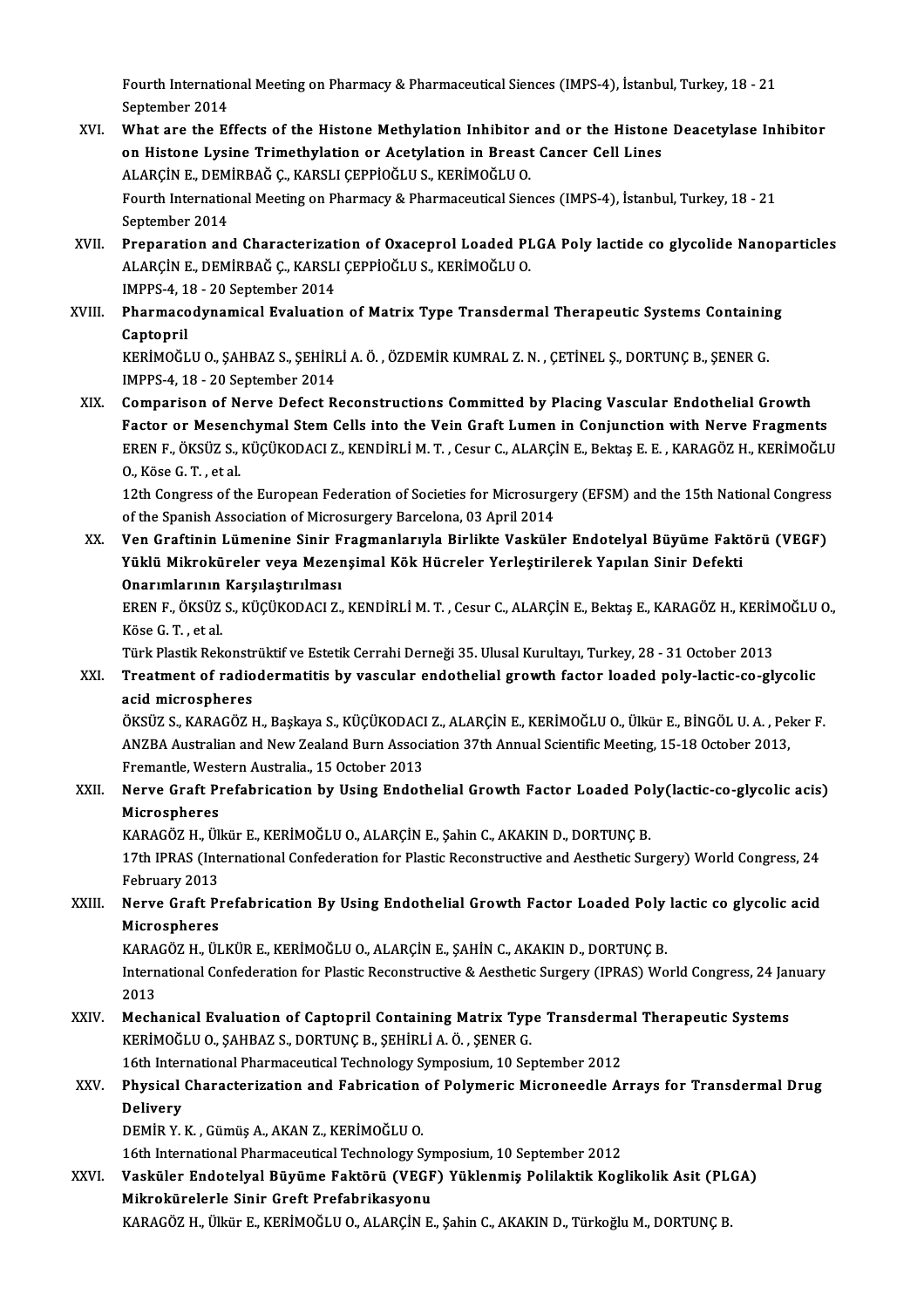Türk Plastik Rekonstrüktif ve Estetik Cerrahi Derneği 33. Ulusal Kurultayı, 14 - 18 September 2011<br>Nanya Cuaft Puafahrisation Heing Vosaular Endethelial Cuauth Faster Leaded Pely Lest Türk Plastik Rekonstrüktif ve Estetik Cerrahi Derneği 33. Ulusal Kurultayı, 14 - 18 September 2011<br>XXVII. Nerve Graft Prefabrication Using Vascular Endothelial Growth Factor Loaded Poly Lactic Co Glycolic Türk Plastik Rekonstr<br>Nerve Graft Prefab<br>Acid Microspheres<br>KARACÖZ H. ÜLKÜR Nerve Graft Prefabrication Using Vascular Endothelial Growth Factor Loaded Poly Lactic (<br>Acid Microspheres<br>KARAGÖZ H., ÜLKÜR E., KERİMOĞLU O., ALARÇİN E., ŞAHİN C., AKAKIN D., TÜRKOĞLU M., DORTUNÇ B.<br>Turkish Sosisty of Pla Acid Microspheres<br>KARAGÖZ H., ÜLKÜR E., KERİMOĞLU O., ALARÇİN E., ŞAHİN C., AKAKIN D., TÜRKOĞLU M., DORTUNÇ B.<br>Turkish Society of Plastic Reconstructive and Aesthetic Surgery 33rd National Congress, Turkey, 14 September<br>20 KARAGÖZ H., ÜLKÜR E., KERİMOĞLU O., ALARÇİN E., ŞAHİN C., AKAKIN D., TÜRKOĞLU M., DORTUNÇ B. Turkish Society of Plastic Reconstructive and Aesthetic Surger<br>2011<br>XXVIII. Supercritical Fluid Technology in Particle Engineering<br>Igun <sup>1</sup> N. KERIMOČI II.O. Dincer S 2011<br>Supercritical Fluid Technology i<br>Uzun İ. N. , KERİMOĞLU O., Dinçer S.<br>International Conference en Comne Uzun İ. N. , KERİMOĞLU O., Dinçer S.<br>International Conference on Composites and Nanocomposites (ICNC, 7 - 09 September 2011 Uzun İ. N. , KERİMOĞLU O., Dinçer S.<br>International Conference on Composites and Nanocomposites (ICNC, 7 - 09 September 2011<br>XXIX. Cell Proliferation and Cytotoxicity Evaluation of Vascular Endothelial Growth Factor Loaded<br> International Conference on Composites and Na<br>Cell Proliferation and Cytotoxicity Evaluati<br>Poly(lactic-co-glycolic acid) Microspheres<br>ALAPCIN E, KERIMOČLHO, Türkoğlu M. DOPTI Cell Proliferation and Cytotoxicity Evaluation of Vascular Endothelial Growth Factor I<br>Poly(lactic-co-glycolic acid) Microspheres<br>ALARÇİN E., KERİMOĞLU O., Türkoğlu M., DORTUNÇ B., KARAGÖZ H., Ülkür E., VURAL İ., ÇAPAN Y.<br> Poly(lactic-co-glycolic acid) Microspheres<br>ALARÇİN E., KERİMOĞLU O., Türkoğlu M., DORTUNÇ B., KARAGÖZ H., Ülkür E., VURAL İ., ÇAPAN Y.<br>15th International Pharmaceutical Technology Symposium (IPTS), 13 - 15 September 2010 ALARÇİN E., KERİMOĞLU O., Türkoğlu M., DORTUNÇ B., KARAC<br>15th International Pharmaceutical Technology Symposium (IP<br>XXX. Preparation and Evaluation of Freeze Dried Black Tea<br>Türkoğlu M. Yalam S. KERİMOĞLU O. ALARÇİN E. CED 15th International Pharmaceutical Technology Symposium (<br>Preparation and Evaluation of Freeze Dried Black Te<br>Türkoğlu M., Yalçın S., KERİMOĞLU O., ALARÇİN E., GEDİK G.<br>14th International Pharmaceutical Technology Symposium Preparation and Evaluation of Freeze Dried Black Tea<br>Türkoğlu M., Yalçın S., KERİMOĞLU O., ALARÇİN E., GEDİK G.<br>14th International Pharmaceutical Technology Symposium (IPTS), 6 - 10 September 2010<br>Preperation of Drug Bolym Türkoğlu M., Yalçın S., KERİMOĞLU O., ALARÇİN E., GEDİK G.<br>14th International Pharmaceutical Technology Symposium (IPTS), 6 - 10 September 2010<br>XXXI. Preparation of Drug-Polymer Composites with Various Polymers and Polymer 14th International Pharmaceutical T<br>Preparation of Drug-Polymer Co<br>Uzun İ. N., KERİMOĞLU O., Dinçer S.<br>9th Conforence on Supergritical Elui Preparation of Drug-Polymer Composites with Variou<br>Uzun İ. N. , KERİMOĞLU O., Dinçer S.<br>9th Conference on Supercritical Fluids, 05 September 2010<br>Preperation and Gharastariration of Vossular Endath Uzun İ. N. , KERİMOĞLU O., Dinçer S.<br>9th Conference on Supercritical Fluids, 05 September 2010<br>XXXII. Preparation and Characterization of Vascular Endothelial Growth Factor Loaded Poly(lactic-co-<br>«Iveslis asid) Misrosp **9th Conference on Supercritical<br>Preparation and Characteriz<br>glycolic acid) Microspheres<br>ERPIMOČLUO ALAPCINE TS:** Preparation and Characterization of Vascular Endothelial Growth F:<br>glycolic acid) Microspheres<br>KERİMOĞLU O., ALARÇİN E., Türkoğlu M., DORTUNÇ B., KARAGÖZ H., Ülkür E.<br>Third International Meeting on Pharmagy and Pharmageuti glycolic acid) Microspheres<br>KERİMOĞLU O., ALARÇİN E., Türkoğlu M., DORTUNÇ B., KARAGÖZ H., Ülkür E.<br>Third International Meeting on Pharmacy and Pharmaceutical Sciences, 9 - 12 June 2010<br>Ex Vive Diffusion of Cantonril from KERİMOĞLU O., ALARÇİN E., Türkoğlu M., DORTUNÇ B., KARAGÖZ H., Ülkür E.<br>Third International Meeting on Pharmacy and Pharmaceutical Sciences, 9 - 12 June 2010<br>XXXIII. Ex Vivo Diffusion of Captopril from Single and Doubl Third Inte<br>Ex Vivo<br>Systems<br>EpiMOČ Ex Vivo Diffusion of Captopril from<br>Systems<br>KERİMOĞLU O., Keskin E., DORTUNÇ B.<br>Third International Meeting on Phorma Systems<br>KERİMOĞLU O., Keskin E., DORTUNÇ B.<br>Third International Meeting on Pharmacy and Pharmaceutical Sciences, 9 - 12 June 2010 KERİMOĞLU O., Keskin E., DORTUNÇ B.<br>Third International Meeting on Pharmacy and Pharmaceutical Sciences, 9 - 12 June 2010<br>XXXIV. Effect of the Process Mode on the Properties of the Drug-Polymer Composite Particles Prep Third Internat<br>Effect of the<br>SAS Process<br>Ugun <sup>i N - PA</sup> Effect of the Process Mode on the Properties of the Drug-Po<br>SAS Process<br>Uzun İ. N. , PA A., II K., NDe Z., Me M., De S., Dinçer S., KERİMOĞLU O.<br>12th European Meeting on Sunengritisel Eluide Q., 12 May 2010. SAS Process<br>Uzun İ. N. , PA A., II K., NDe Z., Me M., De S., Dinçer S., KERİMOĞLU O.<br>12th European Meeting on Supercritical Fluids, 9 - 12 May 2010 Uzun İ. N. , PA A., II K., NDe Z., Me M., De S., Dinçer S., KERİMOĞLU O.<br>12th European Meeting on Supercritical Fluids, 9 - 12 May 2010<br>XXXV. Süperkritik Akışkanların İlaç veya İlaç Yüklü Polimerik Mikro Taneciklerin Eldes 12th European Meeting on Supercritical Fluids, 9 - 12 May 2<br>Süperkritik Akışkanların İlaç veya İlaç Yüklü Polimer<br>Uzun İ. N. , Acaralı N. B. , DENİZ S., KERİMOĞLU O., Dinçer S.<br>22 Hlugal Kimua Kongresi Turkay 6 - 10 Ostaba Süperkritik Akışkanların İlaç veya İlaç Yüklü Polin<br>Uzun İ. N. , Acaralı N. B. , DENİZ S., KERİMOĞLU O., Dinçe<br>22. Ulusal Kimya Kongresi, Turkey, 6 - 10 October 2008<br>Diffusion of Cantannil from a Matriy Tuna Tharan Uzun İ. N. , Acaralı N. B. , DENİZ S., KERİMOĞLU O., Dinçer S.<br>22. Ulusal Kimya Kongresi, Turkey, 6 - 10 October 2008<br>XXXVI. Diffusion of Captopril from a Matrix Type Therapeutic System" 7th Central European Symposium 22. Ulusal Kimya Kongresi, Turkey, 6 - 10 October 2008<br>Diffusion of Captopril from a Matrix Type Therapeuti<br>Pharmaceutical Technology and Biodelivery Systems<br>KERİMOČLU O Keskin E. DORTUNC B Diffusion of Captopril from a Matr<br>Pharmaceutical Technology and Bi<br>KERİMOĞLU O., Keskin E., DORTUNÇ B.<br><sup>7th Contral Euroneen Sumnosium on B</sup> Pharmaceutical Technology and Biodelivery Systems<br>KERİMOĞLU O., Keskin E., DORTUNÇ B.<br>7th Central European Symposium on Pharmaceutical Technology and Biodelivery Systems, 18 - 20 September<br>2008 KERIN<br>7th Ce<br>2008<br>Chara 7th Central European Symposium on Pharmaceutical Technology and Biodelivery Systems, 18 - 20 September<br>2008<br>XXXVII. Characterization of Cefuroxime Axetil Loaded PVP Microspheres Prepared by Supercritical Anti-2008<br>Characterization<br>solvent Process<br>Urun LN - KERIM Characterization of Cefuroxime Axetil Loaded PVP M<br>solvent Process<br>Uzun İ. N. , KERİMOĞLU O., Acaralı N. B. , DENİZ S., Dinçer S.<br>14th International Pharmaceutical Technology Symnesium solvent Process<br>Uzun İ. N. , KERİMOĞLU O., Acaralı N. B. , DENİZ S., Dinçer S.<br>14th International Pharmaceutical Technology Symposium, 6 - 10 September 2008<br>Prenanation of Cefunovime Loaded PVP Perticles by Superspitical A Uzun İ. N. , KERİMOĞLU O., Acaralı N. B. , DENİZ S., Dinçer S.<br>14th International Pharmaceutical Technology Symposium, 6 - 10 September 2008<br>XXXVIII. Preparation of Cefuroxime Loaded PVP Particles by Supercritical Anti-sol 14th International Pharmaceutical Technology Symposium,<br>Preparation of Cefuroxime Loaded PVP Particles by<br>Uzun İ. N. , KERİMOĞLU O., Acaralı N. B. , DENİZ S., Dinçer S.<br>Preparation of Cefurovime Loaded PVP Particles by Sup Preparation of Cefuroxime Loaded PVP Particles by Supercritical Anti-solvent Process<br>Uzun İ. N. , KERİMOĞLU O., Acaralı N. B. , DENİZ S., Dinçer S.<br>Preparation of Cefuroxime Loaded PVP Particles by Supercritical Anti-solve Uzun İ. N. , KERİMOĞLU O., Acaralı N. B. , DENİZ S., Dinçer S.<br>Preparation of Cefuroxime Loaded PVP Particles by Supercritical Anti-soly<br>XXXIX. Diffusion of drugs through human skin and artificial membranes Preparation of<br>Diffusion of d<br>KERİMOĞLU O.<br>Mediterranean Diffusion of drugs through human skin and artificia<br>KERİMOĞLU 0.<br>Mediterranean Pharmacy Congress, 13 - 16 October 2006<br>Diffusion of Metronidagele through Human Skin and KERİMOĞLU O.<br>Mediterranean Pharmacy Congress, 13 - 16 October 2006<br>XL. Diffusion of Metronidazole through Human Skin and Synthetic Membranes<br>KERİMOĞLU O. SAHBAZ S. Türkoğlu M. DOPTINC B. Embil K. Mediterranean Pharmacy Congress, 13 - 16 October 2006<br>Diffusion of Metronidazole through Human Skin and Sy<br>KERİMOĞLU O., ŞAHBAZ S., Türkoğlu M., DORTUNÇ B., Embil K.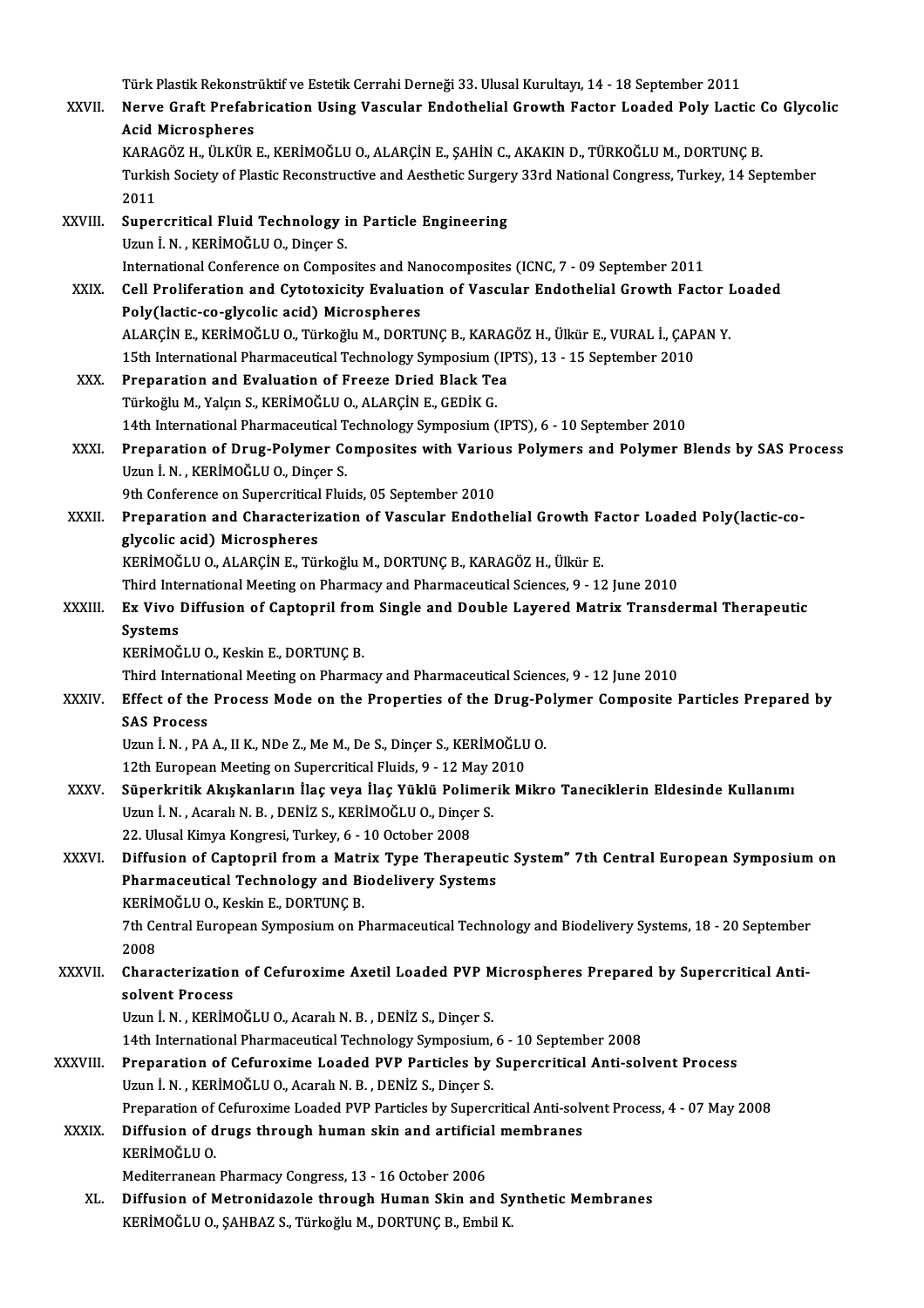13th International Pharmaceutical Technology Symposium, 11 - 13 September 2006<br>Sünerkritik CO2 Ortamında İlas Vültlü Belimesik Mikropertiküllerin Hesurle 13th International Pharmaceutical Technology Symposium, 11 - 13 September 2006<br>XLI. Süperkritik CO2 Ortamında İlaç Yüklü Polimerik Mikropartiküllerin Hazırlanmasına Yönelik Bir 13th Interna<br>Süperkritil<br>Araştırma<br>Asaralı N. B Süperkritik CO2 Ortamında İlaç Yüklü Polimerik Mikr<br>Araştırma<br>Acaralı N. B. , Uzun İ. N. , DENİZ S., KERİMOĞLU O., Dinçer S.<br>Sünerlmitli CO2 Ortamında İlaş Yüklü Polimerik Milmonerili Araştırma<br>Acaralı N. B. , Uzun İ. N. , DENİZ S., KERİMOĞLU O., Dinçer S.<br>Süperkritik CO2 Ortamında İlaç Yüklü Polimerik Mikropartiküllerin Hazırlanmasına Yönelik Bir Araştırma, Turkey, 5<br>- 98 Santamber 2006 Acaralı N. B. , Uzun İ. M<br>Süperkritik CO2 Ortan<br>- 08 September 2006<br>Süperkritik CO2 Ort XLI . Süperkritik CO2 Ortamında İlaçMikronizasyonu Uzun İ.N., Acaralı N.B., DENİZ S., KERİMOĞLU O., Dinçer S. 7. Ulusal Kimya Muhendisligi Kongresi, Turkey, 5 - 08 September 2006 Uzun İ. N. , Acaralı N. B. , DENİZ S., KERİMOĞLU O., Dinçer S.<br>7.Ulusal Kimya Muhendisligi Kongresi, Turkey, 5 - 08 September 2006<br>XLIII. Poly(Lactic-co-glycolic acid) Based Drug Delivery Devices for Tissue Engineering 7.Ulusal Ki<br>Poly(Lact<br>Medicine<br><sup>VEDİMOČI</sup> Poly (Lactic-co<br>Medicine<br>KERİMOĞLU O.<br>Fourth Internat Medicine<br>KERİMOĞLU O.<br>Fourth International Meeting on Pharmacy and Pharmaceutical Sciences (IMPPS-4), 18 - 21 September 2004 KERİMOĞLU O.<br>Fourth International Meeting on Pharmacy and Pharmaceutical Sciences (IMPPS-4), 18 - 21 September 2004<br>XLIV. Oral Administration of Poly(methacrylic acid-g-ethylene glycol) Particles to Rats: Histopatholog Fourth Internation<br>Oral Administrati<br>Characterization<br>EEPIMOČULO Cür Oral Administration of Poly(methacrylic acid-g-ethylen<br>Characterization<br>KERİMOĞLU O., Gürsoy A., OKAR İ., Çakalağaoğlu F., Peppas N.<br>20th Annual Meeting Eunesition of the Controlled Pelasee See Characterization<br>KERİMOĞLU O., Gürsoy A., OKAR İ., Çakalağaoğlu F., Peppas N.<br>30th Annual Meeting Exposition of the Controlled Release Society, 19 - 23 July 2003 KERİMOĞLU O., Gürsoy A., OKAR İ., Çakalağaoğlu F., Peppas N.<br>30th Annual Meeting Exposition of the Controlled Release Society, 19 - 23 July 2003<br>XLV. In Vitro Evaluation of Drug Loaded P(MAA-g-EG) Hydrogels" 7th European C **30th Annual Meeting Exposi<br>In Vitro Evaluation of Dr<br>Pharmaceutical Sciences<br>EEPIMOČLUO Gürsey A B** In Vitro Evaluation of Drug Load<br>Pharmaceutical Sciences<br>KERİMOĞLU O., Gürsoy A., Peppas N.<br>7th Euronean Congress of Pharmase Pharmaceutical Sciences<br>KERİMOĞLU O., Gürsoy A., Peppas N.<br>7th European Congress of Pharmaceutical Sciences, 20 - 23 October 2002 XLVI. Histopathological Evaluation of Drug Loaded P(MAA-g-EG) Hydrogels KERİMOĞLU O., Gürsoy A., Çakalağaoğlu F., Peppas N. 11th International Pharmaceutical Technology Symposium, 9 - 11 September 2002 KERİMOĞLU 0., Gürsoy A., Çakalağaoğlu F., Peppas N.<br>11th International Pharmaceutical Technology Symposium, 9 - 11 September 2002<br>XLVII. Protein/Carrier Interactions in Novel Protein Delivery Systems Examined by FTIR Spect 11th International Pharmaceutical Te<br>Protein/Carrier Interactions in N<br>KERİMOĞLU O., Gürsoy A., Peppas N.<br>2nd Moditerranean Meeting New Bey Protein/Carrier Interactions in Novel Protein Delivery Systems Examined by F<br>KERİMOĞLU O., Gürsoy A., Peppas N.<br>2nd Mediterranean Meeting, New Perspectives in Controlled Release, 28 - 29 April 2001<br>Stimuli – sonsitive Bely KERİMOĞLU O., Gürsoy A., Peppas N.<br>2nd Mediterranean Meeting, New Perspectives in Controlled Release, 28 - 29 April 2001<br>XLVIII. Stimuli - sensitive Polymers for Oral and Parenteral Administration," in "New Trends in Polym 2nd Mediterranean Meeting, New Perspectives in Controlled Release, 28<br>Stimuli - sensitive Polymers for Oral and Parenteral Administra<br>Oral and Parenteral Administration: From Design to Receptors<br>Pennes N. Kim B. Donini C. Stimuli - sensitive Polymers for Oral and Parenteral A<br>Oral and Parenteral Administration: From Design to l<br>Peppas N., Kim B., Donini C., KERİMOĞLU O., Leobandung W.<br>European Sumnosium 12, 12 Marsh 2001 Oral and Parenteral Administration: Fr<br>Peppas N., Kim B., Donini C., KERİMOĞLU O.,<br>European Symposium, 12 - 13 March 2001<br>Formulation and Characterization of P Peppas N., Kim B., Donini C., KERİMOĞLU O., Leobandung V<br>European Symposium, 12 - 13 March 2001<br>XLIX. Formulation and Characterization of Pectin Tablets<br>EREPIMOČLU O. DOPTING P European Symposium, 12 - 1<br>Formulation and Characte<br>KERİMOĞLU O., DORTUNÇ B.<br>Dava Dolivoru to the Third M Formulation and Characterization of Pectin Tablets<br>KERİMOĞLU O., DORTUNÇ B.<br>Drug Delivery to the Third Millenium, 10 - 12 October 1999<br>Preperation and In Vitro Evaluation of Corrageonan I KERİMOĞLU 0., DORTUNÇ B.<br>Drug Delivery to the Third Millenium, 10 - 12 October 1999<br>L. Preparation and In Vitro Evaluation of Carrageenan Beads<br>ERRIMOĞLU O. DORTING B Drug Delivery to the Third M<br>Preparation and In Vitro<br>KERİMOĞLU O., DORTUNÇ B.<br>4th European Congress of Ph KERİMOĞLU O., DORTUNÇ B.<br>4th European Congress of Pharmaceutical Sciences, 11 - 13 September 1998

### Supported Projects

**Supported Projects**<br>Alarçin E., Yaşayan G., Akakın D., Bal-Öztürk A., Eren Özcan G. G. , Kerimoğlu O., TUBITAK Project, Kemik Hasarlarının<br>Tedavisi İsin Üe Beyutlu Baslalama Yöntemi İle İleş Tesyva Dolay İskalaları'nın Ha Ba p Borced Freysels<br>Alarçin E., Yaşayan G., Akakın D., Bal-Öztürk A., Eren Özcan G. G. , Kerimoğlu O., TUBITAK Project, Kemik Hasarlarının<br>Tedavisi İçin Üç Boyutlu Baskılama Yöntemi İle İlaç Taşıyıcı Doku İskelelerinin Ha Alarçin E., Yaşayan G., Akakın D., Bal-Öztürk A., Eren Özcan G. G. , Kerimoğlu O.,<br>Tedavisi İçin Üç Boyutlu Baskılama Yöntemi İle İlaç Taşıyıcı Doku İskelelerinin<br>Ve In Vivo Kalvaryal Kemik Hasarı Modelinde Değerlendirilme Tedavisi İçin Üç Boyutlu Baskılama Yöntemi İle İlaç Taşıyıcı Doku İskelelerinin Hazırlanması, In Vitro Karakterizasyonu<br>Ve In Vivo Kalvaryal Kemik Hasarı Modelinde Değerlendirilmesi, 2018 - 2021<br>Alarçin E., Kerimoğlu O., Ö

Ve In Vivo Kalvaryal Kemik Hasarı Modelinde Değerlendirilmesi, 2018 - 2021<br>Alarçin E., Kerimoğlu O., Özer Önder S., Project Supported by Higher Education Institutions, Vaskuler Endotel<br>Faktörü Yüklü Polikaprolakton Nanopar Alarçin E., Kerimoğlu O., Özer Önder S., Project Supported by Higher Education Institutions, Vaskuler Endotelial Büyüme<br>Faktörü Yüklü Polikaprolakton Nanopartiküllerinin Hazırlanması ve In Vitro Karakterizasyonu, 2015 - 20

Faktörü Yüklü Polikaprolakton Nanopartiküllerinin Hazırlanması ve In Vitro Karakterizasyonu, 2015 - 2019<br>Kerimoğlu O., Alarçin E., Project Supported by Higher Education Institutions, Oksaseprol yüklü PLGA Nanopartiküllerin Kerimoğlu O., Alarçin E., Project Supported by Higher Education Institutions, Oksaseprol yüklü PLGA Nanopartiküllerin<br>Hazırlanması ve Karakterizasyonu, 2014 - 2019<br>Kerimoğlu O., Keskin E., Project Supported by Higher Educa

Hazırlanması ve Karakterizasyonu, 2014 - 2019<br>Kerimoğlu O., Keskin E., Project Supported by Higher Education Institu<br>Sistemden Kaptoprilin Difüzyonunun Değerlendirilmesi, 2010 - 2013<br>Kerimoğlu O. Dertuna B. Sanar G. Sabbar

Sistemden Kaptoprilin Difüzyonunun Değerlendirilmesi, 2010 - 2013<br>Kerimoğlu O., Dortunç B., Şener G., Şahbaz S., Şehirli A. Ö. , Project Supported by Higher Education Institutions, Evaluation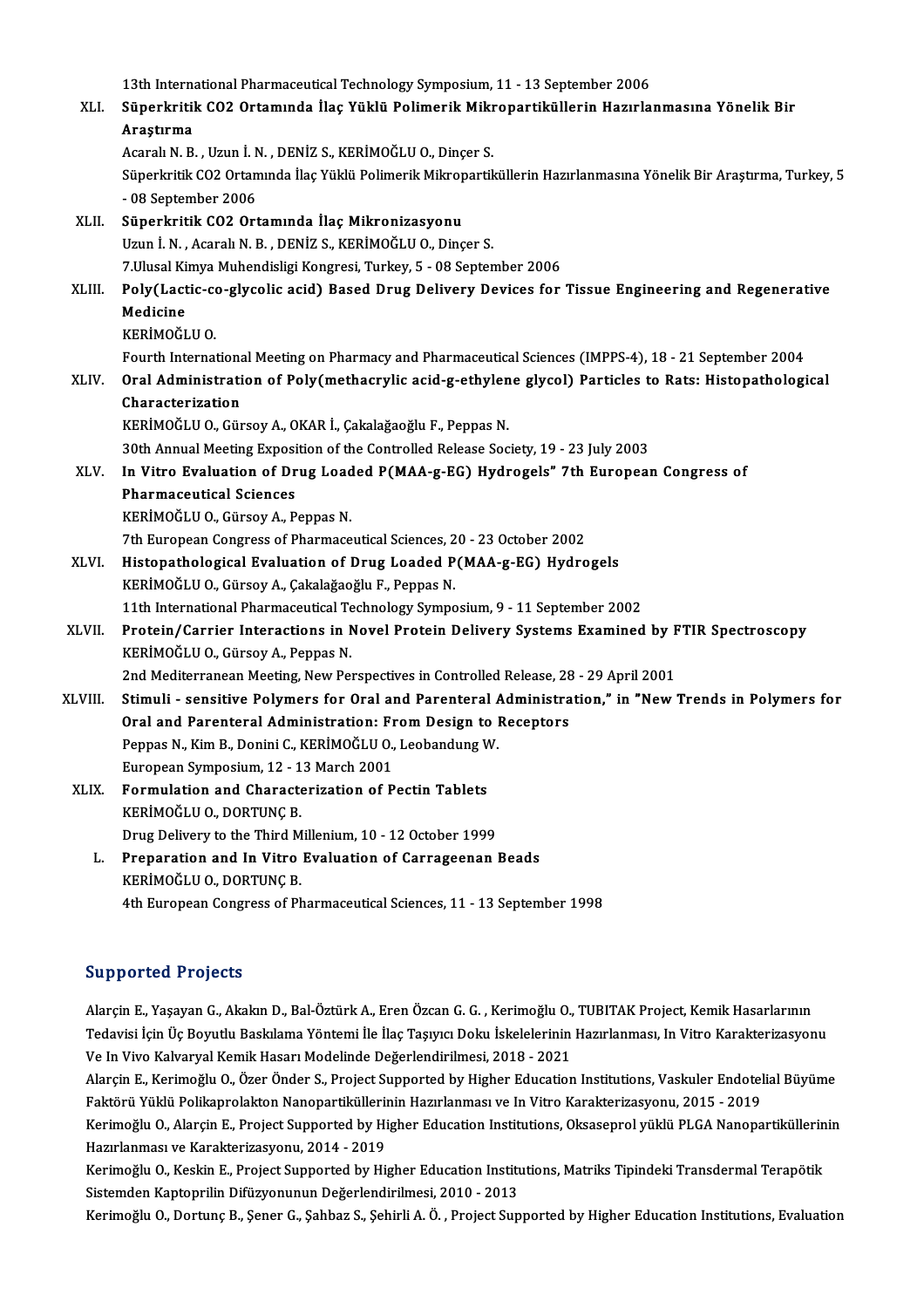of Mechanical and Pharmacodynamic Properties of Matrix Type Transdermal Therapeutic Systems Containing Captopril,<br>2010–2012 of Mechanica<br>2010 - 2012<br>Karimažlu O of Mechanical and Pharmacodynamic Properties of Matrix Type Transdermal Therapeutic Systems Containing Cap<br>2010 - 2012<br>Kerimoğlu O., Saydan N., Çelik A., Gürek A. G. , TUBITAK Project, Işık Duyarlı Kimyasal Yüklü PLGA Nano

2010 - 2012<br>Kerimoğlu O., Saydan N., Çelik A., Gürek A. G. , TUBITAK Project, Işık Duyarlı Kimyasal Yüklü PLGA Nanopartiküller<br>Kullanılarak Yapılan Fotodinamik Terapinin Mezotelyoma Hücreleri Üzerindeki Etkisinin Araştırıl Kerimoğlu O., Saydan N., Çelik A., Gürek A. G. , TUBITAK Project, Işık Duyarlı Kimyasal Yüklü PLGA Nanopartiküller<br>Kullanılarak Yapılan Fotodinamik Terapinin Mezotelyoma Hücreleri Üzerindeki Etkisinin Araştırılması, 2010 -Kullanılarak Y<br>Kerimoğlu O.,<br>2010 - 2012<br>Kerimoğlu O Kerimoğlu O., Demir Y. K. , Project Supported by Higher Education Institutions, Polimerik Mikro İğnelerle İlaç Verilmesi,<br>2010 - 2012<br>Kerimoğlu O., Dortunç B., Türkoğlu M., Ülkür E., Karagöz H., TUBITAK Project, Vaskular E

2010 - 2012<br>Kerimoğlu O., Dortunç B., Türkoğlu M., Ülkür E., Karagöz H., TUBITAK Project, Vas<br>Yüklü PLGA Mikrokürelerinin In Vitro ve In Vivo Değerlendirilmesi, 2007 - 2010<br>Kerimoğlu O. Dincer S. Deniz S. Acarelı N. TUBITA Kerimoğlu O., Dortunç B., Türkoğlu M., Ülkür E., Karagöz H., TUBITAK Project, Vaskular Endotelial Büyüme Faktörü VEGI<br>Yüklü PLGA Mikrokürelerinin In Vitro ve In Vivo Değerlendirilmesi, 2007 - 2010<br>Kerimoğlu O., Dinçer S.,

Yüklü PLGA Mikrokürelerinin In Vitro ve In Vivo Değerler<br>Kerimoğlu O., Dinçer S., Deniz S., Acaralı N., TUBITAK Proj<br>Partiküllerin Mikronizasyonla Hazırlanması, 2005 - 2008<br>Kerimoğlu O. Dertuna B. Project Sunnerted bu High Kerimoğlu O., Dinçer S., Deniz S., Acaralı N., TUBITAK Project, Süperkritik Karbondioksit Ortamında İlaç Yüklü Polimerik<br>Partiküllerin Mikronizasyonla Hazırlanması, 2005 - 2008<br>Kerimoğlu O., Dortunç B., Project Supported b

Partiküllerin Mikronizasyonla Hazırlanması, 2005 - 2008<br>Kerimoğlu O., Dortunç B., Project Supported by Higher Education Institutions, Karragen Boncuklarının Hazırla<br>In Vitro Değerlendirilmesi, 1998 - 2000<br>Kerimoğlu O., Dor Kerimoğlu O., Dortunç B., Project Supported by Higher Education Institutions, Karragen Boncuklarının Hazırlanması ve

Geliştirilmesi ve In Vitro Değerlendirilmesi, 1997 - 2000

### Activities in Scientific Journals

Journal of Research in Pharmacy, Editor, 2018 - Continues ISCHVICCO IN OCICHEITE JOUTHUIS<br>Journal of Research in Pharmacy, Editor, 2018 - Continues<br>Journal of Bharmaceutical Analytics and Insights, Committee Member, 2017 - Continues<br>Journal of Bharmaceutical Analytics and Insight Journal of Research in Pharmacy, Editor, 2018 - Continues<br>Journal of Biopharmaceutics and Therapeutic Challenges , Committee Member, 2017 - Co<br>Journal of Pharmaceutical Analytics and Insights , Committee Member, 2016 - Con

# Journal of Pharmaceutical Analytics and Insights , Committee Mo<br>Memberships / Tasks in Scientific Organizations

Memberships / Tasks in Scientific Organizations<br>Kontrollü Salım Sistemleri Derneği, Board Member, 2013 - Continues<br>TürkAD Türk Fermesêtik Teknoloji Arastrmasıları Derneği Member Kontrollü Salım Sistemleri Derneği, Board Member, 2013 - Continues<br>TÜFTAD Türk Farmasötik Teknoloji Araştırmacıları Derneği, Member, 1998 - Continues Marmara Üniversitesi Eczacılık Fakültesi Mezunları Derneği, Member, 1995 - Continues

### **Scientific Refereeing**

Brazilian Journal Of Pharmaceutical Sciences, SCI Journal, July 2018 SSTEMENTE RETET SONIS<br>Brazilian Journal Of Pharmaceutical Sciences, SCI Journal, July 2018<br>SÜLEYMAN DEMİREL ÜNİVERSİTESİ FEN BİLİMLERİ ENSTİTÜSÜ DERGİSİ, National Scientific Refreed Journal, January Brazil<br>SÜLEY<br>2018<br>Acta B SÜLEYMAN DEMİREL ÜNİVERSİTESİ FEN BİLİMLERİ ENSTİTÜSİ<br>2018<br>Acta Pharmaceutica Sciencia, Journal Indexed in ESCI, July 2017<br>CURRENT BHARMACEUTICAL DESICN SCI Journal Marsh 2017 2018<br>Acta Pharmaceutica Sciencia, Journal Indexed in ESCI, July 2017<br>CURRENT PHARMACEUTICAL DESIGN, SCI Journal, March 2017 Acta Pharmaceutica Sciencia, Journal Indexed in ESCI, July 2017<br>CURRENT PHARMACEUTICAL DESIGN, SCI Journal, March 2017<br>TURKİSH JOURNAL OF PHARMACEUTİCAL SCİENCES, National Scientific Refreed Journal, February 2017<br>MARMARA CURRENT PHARMACEUTICAL DESIGN, SCI Journal, March 2017<br>TURKİSH JOURNAL OF PHARMACEUTİCAL SCİENCES, National Scientific Refreed Journal, Fe<br>MARMARA PHARMACEUTİCAL JOURNAL, National Scientific Refreed Journal, January 2017<br>J TURKİSH JOURNAL OF PHARMACEUTİCAL SCİENCES, National Scientific Refreed<br>MARMARA PHARMACEUTİCAL JOURNAL, National Scientific Refreed Journal, Ja<br>Journal of Pharmaceutical Analytics and Insights, Other Journals, January 2017 MARMARA PHARMACEUTİCAL JOURNAL, National Scientific Refreed Journal, January 2017<br>Journal of Pharmaceutical Analytics and Insights, Other Journals, January 2017<br>AAPS PHARMSCITECH, SCI Journal, June 2016<br>JOURNAL OF MICROENC Journal of Pharmaceutical Analytics and Insights, Other Journals, January 2017 CURRENT COMPUTER-AIDED DRUG DESIGN, SCI Journal, February 2016 JOURNAL OF MICROENCAPSULATION, SCI Journal, June 2016<br>CURRENT COMPUTER-AIDED DRUG DESIGN, SCI Journal, February 2016<br>İstanbul University Journal of Pharmacy, Journal Indexed in ESCI, February 2016<br>EARAD Journal of Pharmaco CURRENT COMPUTER-AIDED DRUG DESIGN, SCI Journal, February 2016<br>İstanbul University Journal of Pharmacy, Journal Indexed in ESCI, February 201<br>FABAD Journal of Pharmaceutical Sciences, Journal Indexed in ESCI, May 2015<br>JOUR FABAD Journal of Pharmaceutical Sciences, Journal Indexed in ESCI, May 2015<br>JOURNAL OF PHOTOCHEMISTRY AND PHOTOBIOLOGY B-BIOLOGY, SCI Journal, July 2013 FABAD Journal of Pharmaceutical Sciences, Journal Indexed in ESCI, May 201<br>JOURNAL OF PHOTOCHEMISTRY AND PHOTOBIOLOGY B-BIOLOGY, SCI Journa<br>Journal Of Drug Delivery Science And Technology, SCI Journal, January 2013<br>MÜSPED, JOURNAL OF PHOTOCHEMISTRY AND P<br>Journal Of Drug Delivery Science And Te<br>MÜSBED, Other Journals, January 2013<br>PIOMACROMOLECULES, SCI Jaunnal No Journal Of Drug Delivery Science And Technology, SC<br>MÜSBED, Other Journals, January 2013<br>BIOMACROMOLECULES, SCI Journal, November 2012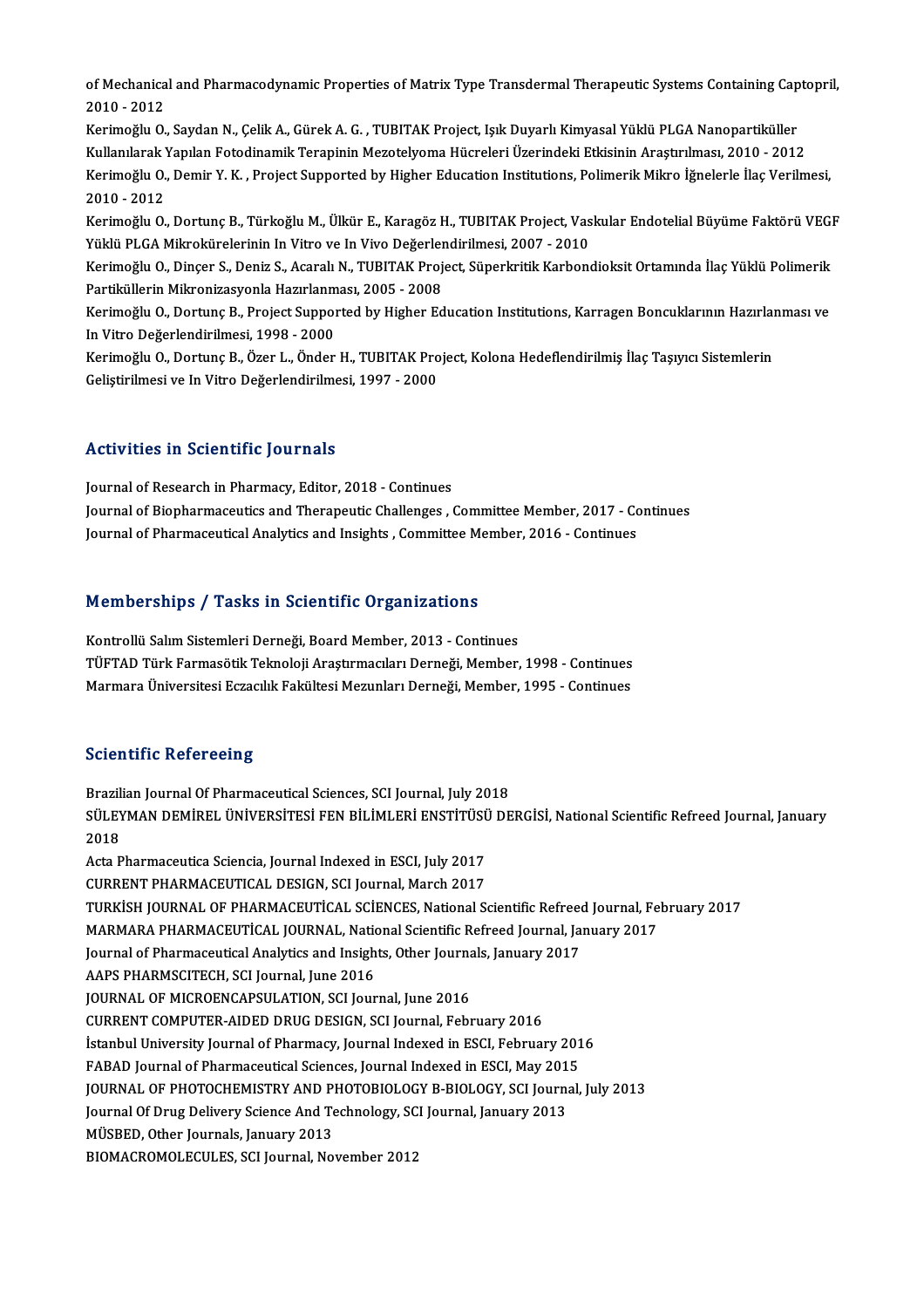### **Tasks In Event Organizations**

Kerimoğlu O., BULUT G., 1.Ulusal Marmara Eczacılık Kongresi , Scientific Congress, İstanbul, Turkey, Kasım 2018 Kerimoğlu O., Current Trends in Pharmaceutics" (Nanotechnology, Biotechnology, 3D printing, Scientific Congress, Kerimoğlu O., BULUT G., 1.Ulusal Marmara Eczacılık<br>Kerimoğlu O., Current Trends in Pharmaceutics" (N<br>Podgorica, Serbia And Montenegro, Haziran 2017<br>Kerimoğlu O. Third International Meeting on Phari

Kerimoğlu O., Third International Meeting on Pharmacy and Pharmaceutical Sciences , Scientific Congress, İstanbul,<br>Turkey, Haziran 2010 Podgorica, Serbia And<br>Kerimoğlu O., Third Int<br>Turkey, Haziran 2010

### Mobility Activity

Research Scholarship Program, Guest Researcher, Purdue University, United States Of America, 2000 - 2001

#### **Edit Congress and Symposium Activities**

8th BBBB International Conference on Pharmaceutical Sciences, Working Group, İzmir, Turkey, 2019 Bure Gorigi 655 und 87 mpoorum ricervieres<br>8th BBBB International Conference on Pharmaceutical Sciences, Working Group, İzmir,<br>6th Pulmonary Drug Delivery Workshop 2019, Working Group, İstanbul, Turkey, 2019<br>4th Pulmonary 8th BBBB International Conference on Pharmaceutical Sciences, Working G<br>6th Pulmonary Drug Delivery Workshop 2019, Working Group, İstanbul, Tu<br>4th Pulmonary Drug Delivery Workshop, Attendee, İstanbul, Turkey, 2017<br>Kormatik 6th Pulmonary Drug Delivery Workshop 2019, Working Group, İstanbu<br>4th Pulmonary Drug Delivery Workshop, Attendee, İstanbul, Turkey, 20<br>Kozmetik Analizleri Konferansı, Working Group, İstanbul, Turkey, 2014<br>4th International 4th Pulmonary Drug Delivery Workshop, Attendee, İstanbul, Turkey, 2017<br>Kozmetik Analizleri Konferansı, Working Group, İstanbul, Turkey, 2014<br>4th International Post Graduate Research Symposium, Working Group, İstanbul, Turk Kozmetik Analizleri Konferansı, Working Group, İstanbul, Turkey, 2014<br>4th International Post Graduate Research Symposium, Working Group, İstanbul, Turk<br>Texture ve Toz Akış Analiz Ölçüm Teknikleri , Working Group, İstanbul, 4th International Post Graduate Research Symposium, Working Group, İstanbul, Turkey, 2014<br>Texture ve Toz Akış Analiz Ölçüm Teknikleri , Working Group, İstanbul, Turkey, 2013<br>Yetim İlaçlar-Orphan Drugs: Klinik Uygulamalar, Textul<br>Yetim<br>2013<br>Kantu Yetim İlaçlar-Orphan Drugs: Klinik Uygulamalar, Regülasyonlar ve Güncel Yaklaşımlı<br>2013<br>Kontrollü Salım Sistemleri 7. Sempozyumu, Working Group, İstanbul, Turkey, 2012<br>2nd Open Forum en Pharmaseutiss and Biopharmaseutiss W 2013<br>Kontrollü Salım Sistemleri 7. Sempozyumu, Working Group, İstanbul, Turkey, 2012<br>2nd Open Forum on Pharmaceutics and Biopharmaceutics, Working Group, İstanbul, Turkey, 2012 1. Merck Millipore Akademisi, Working Group, İstanbul, Turkey, 2011 2nd Open Forum on Pharmaceutics and Biopharmaceutics, Working Group, İstanbul, Turkey, 2012<br>1. Merck Millipore Akademisi, Working Group, İstanbul, Turkey, 2011<br>Genel GMP Eğitim Programı - ulusal ve uluslararası uygulamalar Mettler Toledo Analitik Ürünlerinin Ölçüm Tekniklerinin ve Yeniliklerinin Tanıtımı, Working Group, İstanbul, Turkey,<br>2010 Genel<br>Mettle<br>2010<br>Telme Mettler Toledo Analitik Ürünlerinin Ölçüm Tekniklerinin ve Yeni<br>2010<br>Teknologlar Toplantısı, Working Group, İstanbul, Turkey, 2010<br>Viskometri, Booloji Konuları ve çihazları, yeni tevture ve tar ala 2010<br>Teknologlar Toplantısı, Working Group, İstanbul, Turkey, 2010<br>Viskometri, Reoloji Konuları ve cihazları, yeni texture ve toz akış cihazları tanıtımı, Working Group, İstanbul, Turkey, Tekno<br>Visko<br>2010<br>Advan Viskometri, Reoloji Konuları ve cihazları, yeni texture ve toz ak<br>2010<br>Advanced Dissolution, Working Group, İstanbul, Turkey, 2009<br>Kontrollü Selm Sistemleri 6, Semnegununu, Working Croup, İst 2010<br>Advanced Dissolution, Working Group, İstanbul, Turkey, 2009<br>Kontrollü Salım Sistemleri 6. Sempozyumu, Working Group, İstanbul, Turkey, 2009 Impurities in Pharmaceuticals: scientific and regulatory aspects, Working Group, İstanbul, Turkey, 2009 Kontrollü Salım Sistemleri 6. Sempozyumu, Working Group, İstanbul, Turkey, 2009<br>Impurities in Pharmaceuticals: scientific and regulatory aspects, Working Group, İstanbul, Turkey, 2009<br>Biotek Marka Eliza ELX 800 okuyucu cih Impur<br>Biotek<br>2008<br>Eormu Biotek Marka Eliza ELX 800 okuyucu cihazı ve KC programı operatör eğitim programı, Working Group, İstanbul, Turk<br>2008<br>Formulation and Process Development and Trouble Shooting for Oral Solid Dosage Forms, Working Group, İst 2008<br>Formulation and Process Development and Trouble Shooting for Oral Solid Dosage Forms, Working Group, İstanbul,<br>Turkey, 2008 1.LisansüstüEğitimSempozyumu,WorkingGroup, İstanbul,Turkey,2008 Turkey, 2008<br>1. Lisans üstü Eğitim Sempozyumu, Working Group, İstanbul, Turkey, 2008<br>Kontrollü Salım Sistemleri 5. Sempozyumu, Working Group, İstanbul, Turkey, 2007<br>Eth International Bost Craduate Besearsh Symposium en Bha 1. Lisans üstü Eğitim Sempozyumu, Working Group, İstanbul, Turkey, 2008<br>Kontrollü Salım Sistemleri 5. Sempozyumu, Working Group, İstanbul, Turkey, 2007<br>5th International Post Graduate Research Symposium on Pharmaceutics, W Kontrollü Salım Sistemleri 5. Sempozyumu, Working Group, İstanbul, Turkey, 2007<br>5th International Post Graduate Research Symposium on Pharmaceutics, Working Group,<br>Zamanı Etkin Kullanabilme Becerimiz ve Yapımız, Working Gr 5th International Post Graduate Research Symposium on Pharmaceutics, Working Group, İstanbul, Tur<br>Zamanı Etkin Kullanabilme Becerimiz ve Yapımız, Working Group, İstanbul, Turkey, 2007<br>Farmasötik Teknoloji Eğitim Toplantısı Zamanı Etkin Kullanabilme Becerimiz ve Yapımız, Working Group, İstanbul, Turkey, 2007<br>Farmasötik Teknoloji Eğitim Toplantısı, Hacettepe Üniversitesi, Working Group, İstanbul, Turkey, 2007<br>Koordinasyon ve Takım Ruhunu Geliş Farmasötik Teknoloji Eğitim Toplantısı, Hacettepe Üniversitesi, Working<br>Koordinasyon ve Takım Ruhunu Geliştirme Çalışması, Working Group, İ<br>Generics to Supergenerics, Working Group, Thessaloniki, Greece, 2006<br>Farmasötik Te Koordinasyon ve Takım Ruhunu Geliştirme Çalışması, Working Group, İstanbul<br>Generics to Supergenerics, Working Group, Thessaloniki, Greece, 2006<br>Farmasötik Teknoloji Eğitim Toplantısı, Working Group, Ankara, Turkey, 2006<br>Ha Farmasötik Teknoloji Eğitim Toplantısı, Working Group, Ankara, Turkey, 2006<br>Hands on Dissolution Workshop, Working Group, İstanbul, Turkey, 2005 FarmasötikTeknolojiEğitimToplantısı, İstanbulÜniversitesi,WorkingGroup, İstanbul,Turkey,2005 Biopharmaceutical Classification System (BCS) and Enhancement of Bioavailability through Smart Formulation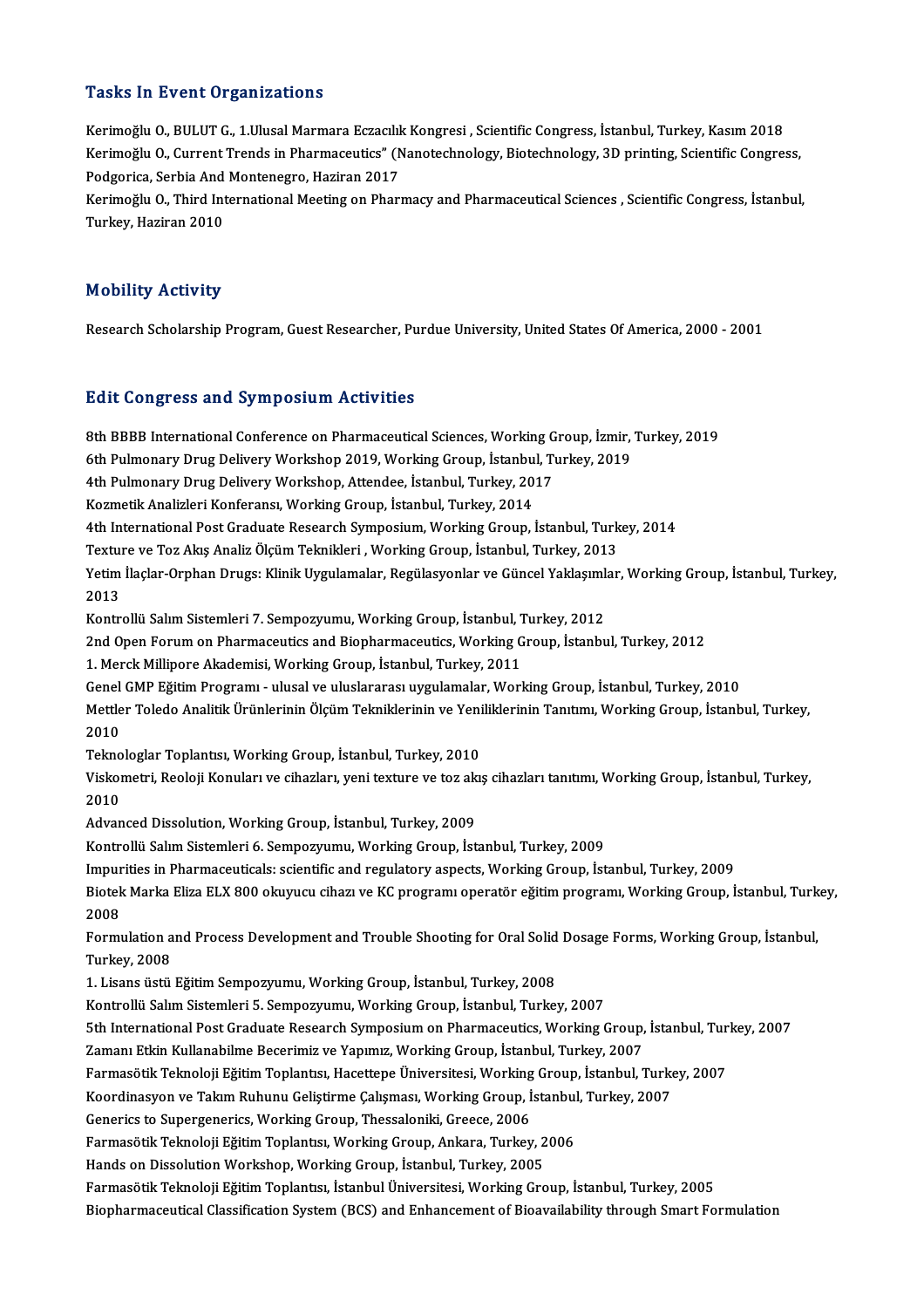Workshop, Working Group, İstanbul, Turkey, 2005 FarmasötikTeknolojiEğitimToplantısı,AnkaraÜniversitesi,WorkingGroup,Ankara,Turkey,2005 Kontrollü Salım Sistemleri 4. Sempozyumu, Working Group, İstanbul, Turkey, 2005 Farmasötik Teknoloji Eğitim Toplantısı, Ankara Üniversitesi, Working Group, Ankara, Turkey, 2005<br>Kontrollü Salım Sistemleri 4. Sempozyumu, Working Group, İstanbul, Turkey, 2005<br>Anadolu Üniversitesi Eczacılık Fakültesi Farm Kontrollü Salım Sistemleri 4. Sempozyumu, Working Group, İstanbul, Turkey, 2005<br>Anadolu Üniversitesi Eczacılık Fakültesi Farmasötik Teknoloji Seminer Günleri, Working Group, Eskişehir, Turke<br>International Regulatory Worksh Anadolu Üniversitesi Eczacılık Fakültesi Farmasötik Teknoloji Seminer Günler<br>International Regulatory Workshop on Bioequivalence and Dissolution, Wor<br>Manesty Tablet Makineleri Semineri, Working Group, İstanbul, Turkey, 200 International Regulatory Workshop on Bioequivalence and Dissolution, Working Group, İstanbul, Turkey, 2004<br>Manesty Tablet Makineleri Semineri, Working Group, İstanbul, Turkey, 2004 11th International Biomedical Science and Technology Days , Working Group, Ankara, Turkey, 2004<br>4th International Postgraduate Research Symposium, Working Group, İstanbul, Turkey, 2004 12 th International Pharmaceutical Technology Symposium, Working Group, İstanbul, Turkey, 2004 11th International Biomedical Science and Technology Days , Working Group, Anka<br>4th International Postgraduate Research Symposium, Working Group, İstanbul, Tur<br>Quality Management and Minimum Weight, Working Group, İstanbul 4th International Postgraduate Research Symposium, Working Group, İstanbul, Turk<br>Quality Management and Minimum Weight, Working Group, İstanbul, Turkey, 2004<br>Uluslararası Denetimlere Hazırlık Semineri , Working Group, İsta Quality Management and Minimum Weight, Working Group, İstanbul, Turke<br>Uluslararası Denetimlere Hazırlık Semineri , Working Group, İstanbul, Turke<br>Ölçülü İlaç Dozaj Sprey Pompaları , Working Group, İstanbul, Turkey, 2004<br>St Uluslararası Denetimlere Hazırlık Semineri , Working Group, İstanbul, Turkey, 2004<br>Ölçülü İlaç Dozaj Sprey Pompaları , Working Group, İstanbul, Turkey, 2004<br>Stabilite Toplantısı, Working Group, İstanbul, Turkey, 2004 VII. Eczacılık Kongresi, Working Group, İstanbul, Turkey, 2003 Kontrollü Salım Sistemleri 3. Sempozyumu , Working Group, İstanbul, Turkey, 2003 VII. Eczacılık Kongresi , Working Group, İstanbul, Turkey, 2003<br>Kontrollü Salım Sistemleri 3. Sempozyumu , Working Group, İstanbul, Turkey, 2003<br>İlaç Sektöründe Bilgisayar ve Bilgisayarlı Sistem Validasyonları , Working Gr Kontrollü Salım Sistemleri 3. Sempozyumu , Working Group, İstanbul, Turkey, 2003<br>İlaç Sektöründe Bilgisayar ve Bilgisayarlı Sistem Validasyonları , Working Group, İstanbul, Turk<br>3rd International Postgraduate Research Symp İlaç Sektöründe Bilgisayar ve Bilgisayarlı Sistem Validasyonları , Working Group,<br>3rd International Postgraduate Research Symposium , Working Group, İstanbul,<br>Deney Hayvanı ile Yapılan Araştırmalar, Working Group, İstanbul 3rd International Postgraduate Research Symposium , Working Group, İstanbul, Turkey, 2002<br>Deney Hayvanı ile Yapılan Araştırmalar, Working Group, İstanbul, Turkey, 2002<br>Biopharmaceutical Seminer, Working Group, İstanbul, Tu Deney Hayvanı ile Yapılan Araştırmalar, Working Group, İstanbul, Turkey, 2002<br>Biopharmaceutical Seminer, Working Group, İstanbul, Turkey, 2001<br>Kontrollü Salım Sistemleri 2. Sempozyumu , Working Group, İstanbul, Turkey, 200 AAPS Annual Meeting and Exposition , Working Group, Indiana, United States Of America, 2000<br>Kontrollü Salım Sistemleri 1. Sempozyumu, Working Group, İstanbul, Turkey, 1999 Kontrollü Salım Sistemleri 2. Sempozyumu , Working Group, İstanbul, Turkey, 2001<br>AAPS Annual Meeting and Exposition , Working Group, Indiana, United States Of Am<br>Kontrollü Salım Sistemleri 1. Sempozyumu, Working Group, İst AAPS Annual Meeting and Exposition , Working Group, Indiana, United States Of America, 2000<br>Kontrollü Salım Sistemleri 1. Sempozyumu, Working Group, İstanbul, Turkey, 1999<br>1st International Postgraduate Research Symposium Biomedical Science and Technology 4th International Symposium , Working Group, İstanbul, Turkey, 1997<br>8th International Pharmaceutical Technology Symposium , Working Group, İstanbul, Turkey, 1996 1st International Postgraduate Research Symposium , Working Group, İstanbul, Turkey, 1998<br>Biomedical Science and Technology 4th International Symposium , Working Group, İstanbul, Turkey<br>8th International Pharmaceutical Tec

### **Citations**

Citations<br>Total Citations (WOS):574<br>h index (WOS):11 **Theory**<br>Total Citations (WO<br>h-index (WOS):11 h-index (WOS):11<br>Invited Talks

**Invited Talks**<br>Fourth International Meeting on Pharmacy and Pharmaceutical Sciences (IMPPS-4), Conference, Marmara Üniversitesi,<br>Turkey, Sontember 2014 moved Tame<br>Fourth International Mee<br>Turkey, September 2014<br>Moditorranean Bharmagy Fourth International Meeting on Pharmacy and Pharmaceutical Sciences (IMPPS-4), Confere<br>Turkey, September 2014<br>Mediterranean Pharmacy Congress, Conference, Mersin Üniversitesi, Turkey, October 2006 Mediterranean Pharmacy Congress, Conference, Mersin Üniversitesi, Turkey, October 2006<br>Awards

Kerimoğlu O., 2012 mezunlarının diploma töreni ve 13. yüksek lisans ve doktora günleri" kapsamında danışmanlığını ravarası<br>Kerimoğlu 0., 2012 mezunlarının diploma töreni ve 13. yüksek lisans ve doktora günleri" kapsamında danışmanlığını<br>Yapmış olduğu doktora öğrencisi Dr. Ecz. Yusuf Kemal Demir'in Tez Kaynaklı Uluslararası Yayın ödülü Kerimoğlu O., 2012 mezunlarının diploma töreni ve 13. yüksek lisans ve doktora<br>yapmış olduğu doktora öğrencisi Dr. Ecz. Yusuf Kemal Demir'in Tez Kaynaklı Ulu:<br>nedeniyle verilen takdir belgesi , M.Ü. Sağlık Bilimleri Enstit yapmış olduğu doktora öğrencisi Dr. Ecz. Yusuf Kemal Demir'in Tez Kaynaklı Uluslararası Yayın ödülüne layık b<br>nedeniyle verilen takdir belgesi , M.Ü. Sağlık Bilimleri Enstitüsü, November 2013<br>Kerimoğlu O., Türk Plastik Rek

nedeniyle verilen takdir belgesi , M.Ü. Sağlık Bilimleri Enstitüsü, November 2013<br>Kerimoğlu O., Türk Plastik Rekonstrüktif ve Estetik Cerrahi Derneği 2013 Uzman Araştırma Yarışması Deneysel<br>Kategoride ikincilik ödülü, Türk Kerimoğlu O., Türk Plastik Rekonstrüktif ve Estetik Cerrahi Derneği 2013 Uzman Araştırma Yarışması Deneysel<br>Kategoride ikincilik ödülü, Türk Plastik Rekonstrüktif Ve Estetik Cerrahi Derneği , October 2013<br>Kerimoğlu O., Cha

Kategoride ikincilik ödülü, Türk Plastik Rekonstrüktif Ve Estetik Cerrahi Derneği , October 2013<br>Kerimoğlu O., Characterization of Polymeric Microneedle Arrays for Transdermal Drug Delivery" Plos One 8 (10):<br>(2013) yayını Kerimoğlu O., (<br>(2013) yayını<br>October 2013<br>Kerimoğlu O. ( (2013) yayını ile Uluslararası TÜBİTAK Bilimsel yayınları teşvik (UBYT) programı tarafından teşvik ödülü, Tübitak,<br>October 2013<br>Kerimoğlu O., Sodium Alginate Microneedle Arrays Mediate the Transdermal Delivery of Bovine Se